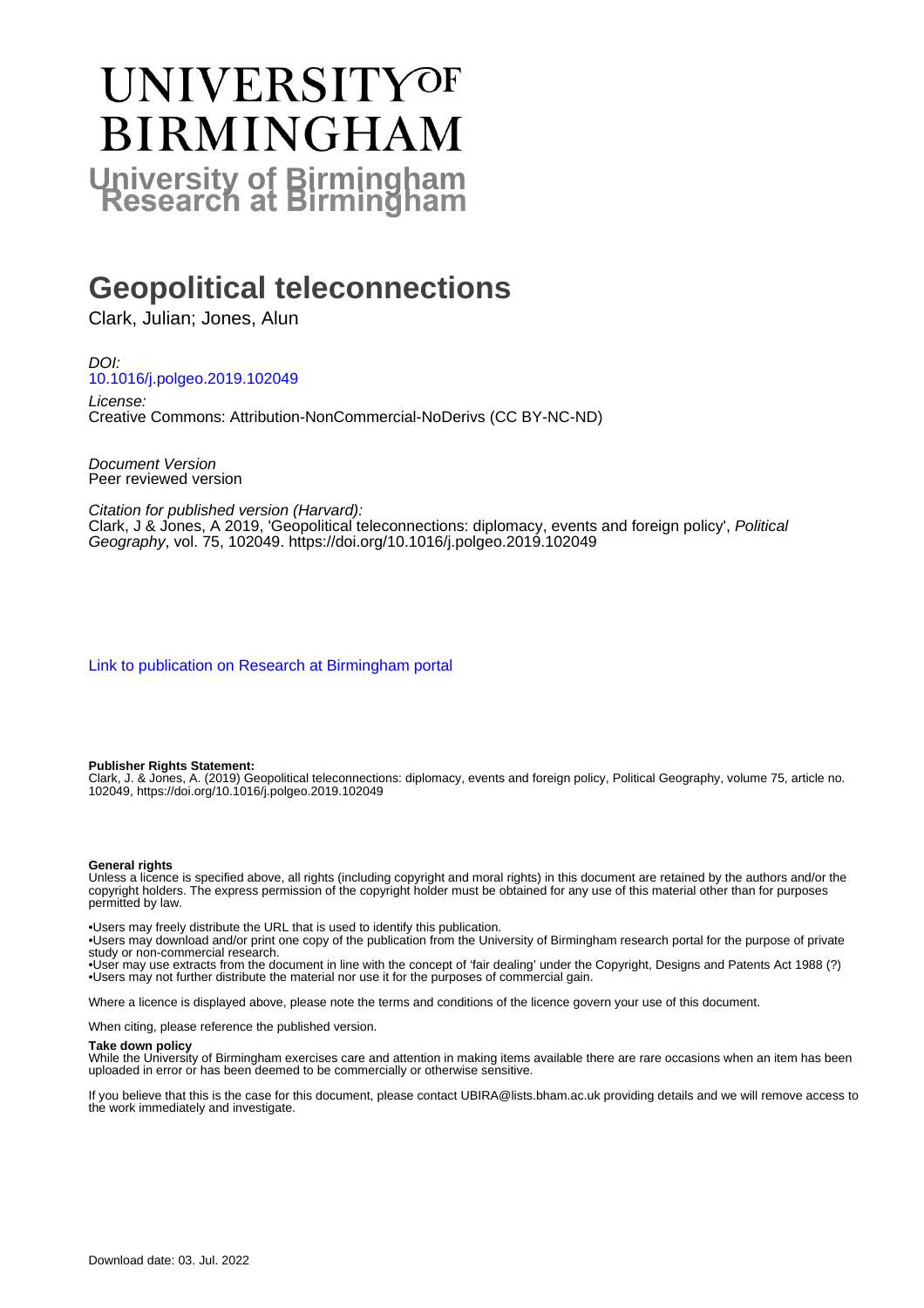#### **Geopolitical teleconnections: diplomacy, events, and foreign policy**

# Author details

Julian Clark, School of Geography, Earth and Environmental Sciences, University of Birmingham, Edgbaston, Birmingham, B15 2TT, UK. Email [j.r.a.clark@bham.ac.uk](mailto:j.r.a.clark@bham.ac.uk) Alun Jones, School of Geography, University College Dublin, Belfield, Dublin 4, Ireland. Email [alun.jones@ucd.ie](mailto:alun.jones@ucd.ie)

# Abstract

We know little about how diplomacies narrate events to sustain state presence. This paper tackles this deficit, examining how foreign policy narratives try to tame the material-affective excess of events by asserting the fictive identity of states. To do so, we extend posthuman approaches to diplomacy by blending assemblage thinking with insights from topology on events to develop the concept of *geopolitical teleconnections*. We define this as diplomatic attempts to manipulate material-affective intensities between assemblages by tethering these intensities and the events they generate to statesanctioned geohistories and policy narratives. Geopolitical teleconnections thus have potentially profound influence in mapping posthuman events onto the spatiotemporalities of states. We explore the utility of teleconnections as a conceptual scaffold through the empirical case of Iceland's turbulent geopolitics following the 2008 financial crisis. Our analysis shows how, despite intense diplomatic efforts, material-affective intensities actualised events that continually threatened to exceed Icelandic foreign policy narratives. In doing so it reveals the state as a congeries of assemblages and pastpresent-emergent events in teleconnected space-time, with diplomacy furnishing one means of giving a sense of permanency to something profoundly unstable. Moreover, geopolitical teleconnections expose foreign policy as a complex co-mingling of human and posthuman agencies, forceful in that they unsettle diplomatic bodies and destabilise diplomatic subjectivities by suddenly collapsing multiple times and spaces. In this way, the swarming multiplicities of events make myriad connections between diplomatic bodies and the body politic of the state.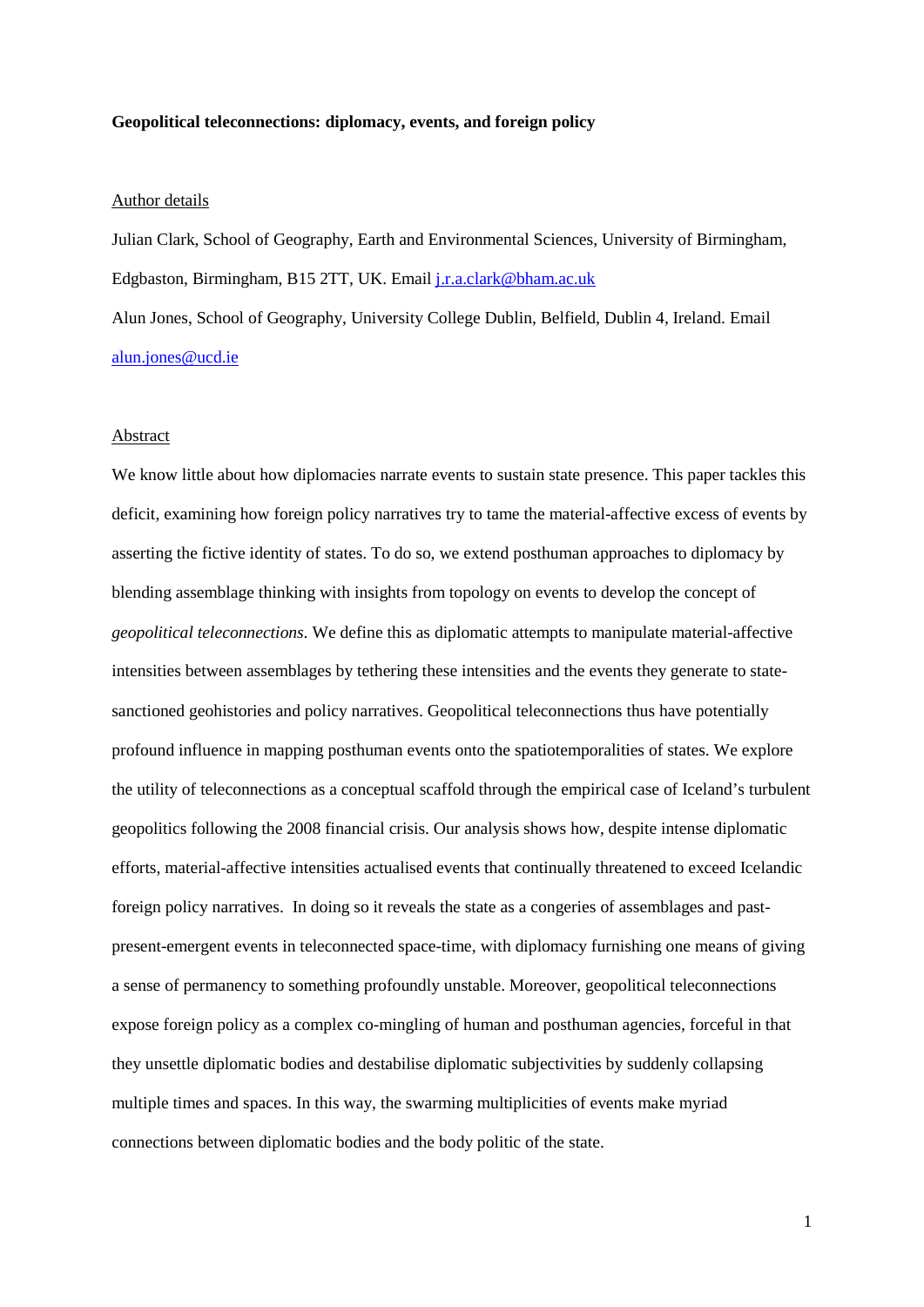# Introduction

The state as a political object is a friable entity, sustained by keeping materials, things and bodies in constant circulation (Mitchell 1991; Mountz 2010). The intrinsic demands of these circulations pose the question of why states have proved so enduring. Political geographers have developed spatial explanations of this durability, for example the centrality of sovereignty-territory relations to state presence (Brenner and Elden 2009). Less well studied is how curating events as a geopolitical strategy perpetuates the illusion of the state, for as well as being a "resonance object" (Meehan *et al*. 2014 1) for objects and affects, states also reverberate with multiple events and times (Frow 2001; Koselleck 2004).

Defined by Zizek (2014 2) as "something shocking, out of joint, that appears to happen all of a sudden and interrupts the usual flow of things", a key debate on events is whether human agency is causal to their emergence (Ricoeur 1992; Deleuze 1990; Badiou 2005). Typical of human-centred explanations is mainstream International Relations (IR) scholarship portraying events as significant happenings in state development towards progressive modernist futures (Moravcik 1998; Wright 1955). From this perspective events are depicted as sequential and pliable to human management. However, spurred on by applying Deleuzian sociospatial theory across the social sciences, the role of posthuman agencies in generating events now attracts considerable scholarly interest (Cornago 2018; Dilkes-Frayne and Duff 2017; Protevi 2009). Here events arise from affective and material rather than human agencies, and are never singular in their times or spaces. Using insights from assemblage thinking and Science and Technology Studies, geographers have contributed to understanding posthuman events by conceptualising how they manifest (Anderson and Harrison 2010; Kaiser 2012; Shaw 2012), and how multiple temporalities are bound up within them (Anderson and McFarlane 2011; Ingram 2017).

In this context, the folding of time to legitimise ideal pasts and justify preferred futures is central to state sustenance, and takes many forms. In China for example from the first century AD historians were appointed to compile authorised Imperial chronologies (Sargent 1944), a practice adopted later by Medieval European monarchies as a way of realising a linear succession of events tractable to state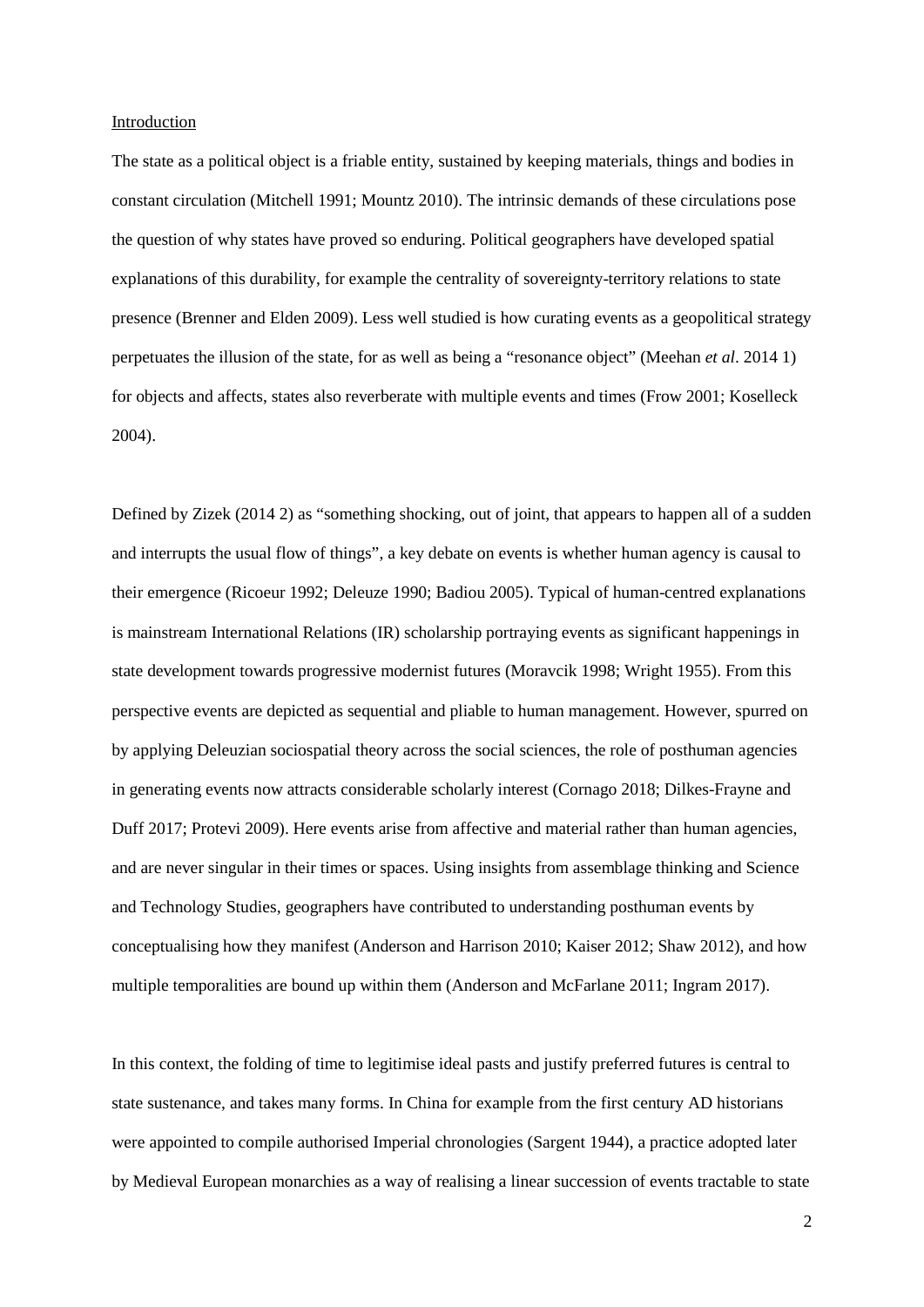control (Ertman 1997). Similarly, war histories, monuments and memorials (Johnson 1995), and truth and reconciliation commissions (Nevins 2003) serve as key anchorages in states' temporal ordering. Given this, it is strange that diplomacy's role in narrating events geostrategically to sustain the illusion of state presence has not merited scholarly attention. Extensive diplomatic oral history projects of course exist in Foreign Affairs Ministries, alongside many autobiographical accounts from diplomats (eg. François-Poncet 1946; Herzl 2014). Surprisingly however, diplomacy's part in crafting narratives to tame the more-than-human excess of events – often the 'first cut' of histories implanting state legitimacy among publics – is unexamined. In particular "the capacity of things – edibles, commodities, storms, metals – not only to impede or block the will of humans but to act as quasi agents or forces with trajectories, propensities or tendencies of their own" (Bennett 2010, viii) troubles the compilation of state histories, yet no consideration exists of how lively materialities evade this temporal codification. Advancing posthuman approaches to address this is warranted given the importance of materials, affects and their happenings across time and space in geopolitics, for example the assassination of  $ex-FSB<sup>1</sup>$  $ex-FSB<sup>1</sup>$  $ex-FSB<sup>1</sup>$  agent Alexander Litvinenko in November 2006. Confirming diplomacy's importance in shaping events through foreign policy, this episode played out as a composite of traces of lethal radioactive material Polonium-210 on multiple objects stretching from Hamburg to London, their intersection and concentration in Litvinenko's body in an intensive care bed, and briefings and counter-briefings from Russian and UK government sources in London and Moscow (Ingram 2019).

This paper argues that diplomats and diplomatic practice play major though neglected roles in tempering posthuman events by asserting the fictive identity of states through foreign policy. We focus on the *General Position* statement of the Icelandic Government to the European Commission – a 'live' political document for diplomatic negotiations, aimed at securing Icelandic membership of the European Union (EU) (MFA 2010). This document reordered the energetic materialities of events in real time through scripting diplomatic activities to legitimise the Icelandic state's charting of a

 $\overline{\phantom{a}}$ 

<span id="page-3-0"></span><sup>1</sup> *Federal'naya sluzhba bezopasnosti Rossiyskoy Federatsii*, The Federal Security Service of the Russian Federation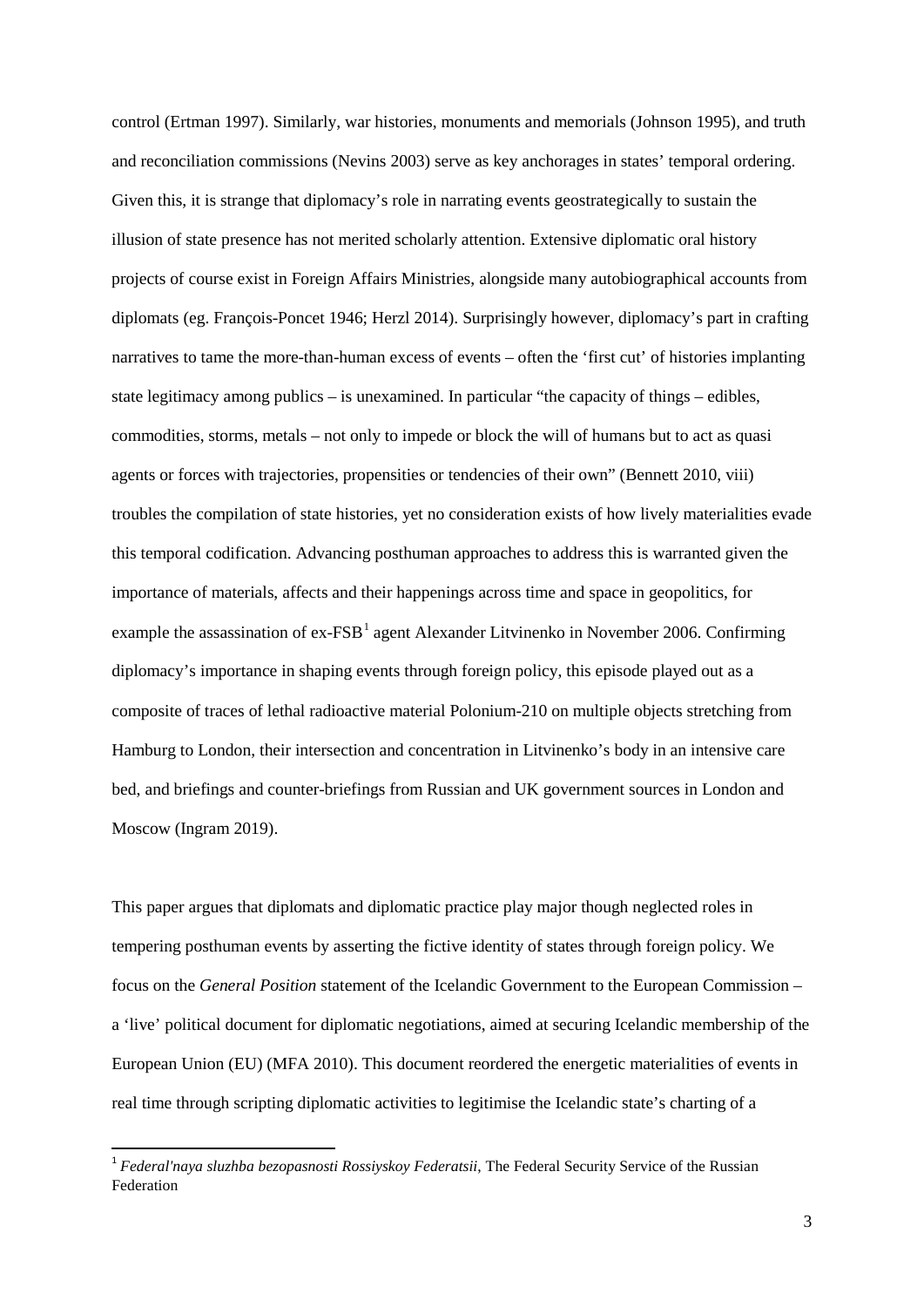radically different foreign policy course for the country. It also aimed to stabilise the temporary coalitions of materials and affects constitutive of the Icelandic state by bridging past-present-futures to establish trajectories of political action in uncertain times. We thus argue the document had material agency in its mobilising state-sanctioned geohistories and imaginaries to curate foreign policy for geostrategic advantage.

The paper proceeds as follows. First we extend posthumanist approaches of the event to geographies of diplomacy (Dittmer 2014, 2017; Jones and Clark 2015; McConnell and Dittmer 2018). Blending assemblage thinking with insights from topology, we develop a conceptual scaffold to examine the difficulties for diplomacy in ordering posthuman agencies – what we term *geopolitical teleconnections*. Geopolitical teleconnections differ from other material-affective relations that stretch beyond immediate localities in that they mobilise state apparatus to capture and redefine more-thanhuman events as linear and sequential through temporal elisions of one sort or another, in attempts to support state presence. Hence their importance is in shoring up states as hegemonic political objects that allegedly can mediate posthuman agencies. This is achieved by apparatus such as foreign policy narratives downgrading or depleting other geopolitical relations involved in the apparent genesis or resolution of events, in a conscious – and often laborious – effort to actualise the state over these other relations.

We apply teleconnections to the case of Icelandic attempts to negotiate EU membership in the aftermath of the 2008 financial crisis. Our analysis shows how, despite intense diplomatic efforts, material-affective intensities between near and far assemblages actualised events that continually threatened to exceed Icelandic foreign policy narratives. In doing so, it reveals the state as a congeries of assemblages and past-present-emergent events in teleconnected space-time, with diplomacy furnishing one means of giving a sense of permanency to something profoundly unstable. Moreover, geopolitical teleconnections reveal foreign policy as a complex co-mingling of human and posthuman agencies, forceful in that they unsettle diplomatic bodies and destabilise diplomatic subjectivities by suddenly collapsing multiple times and spaces.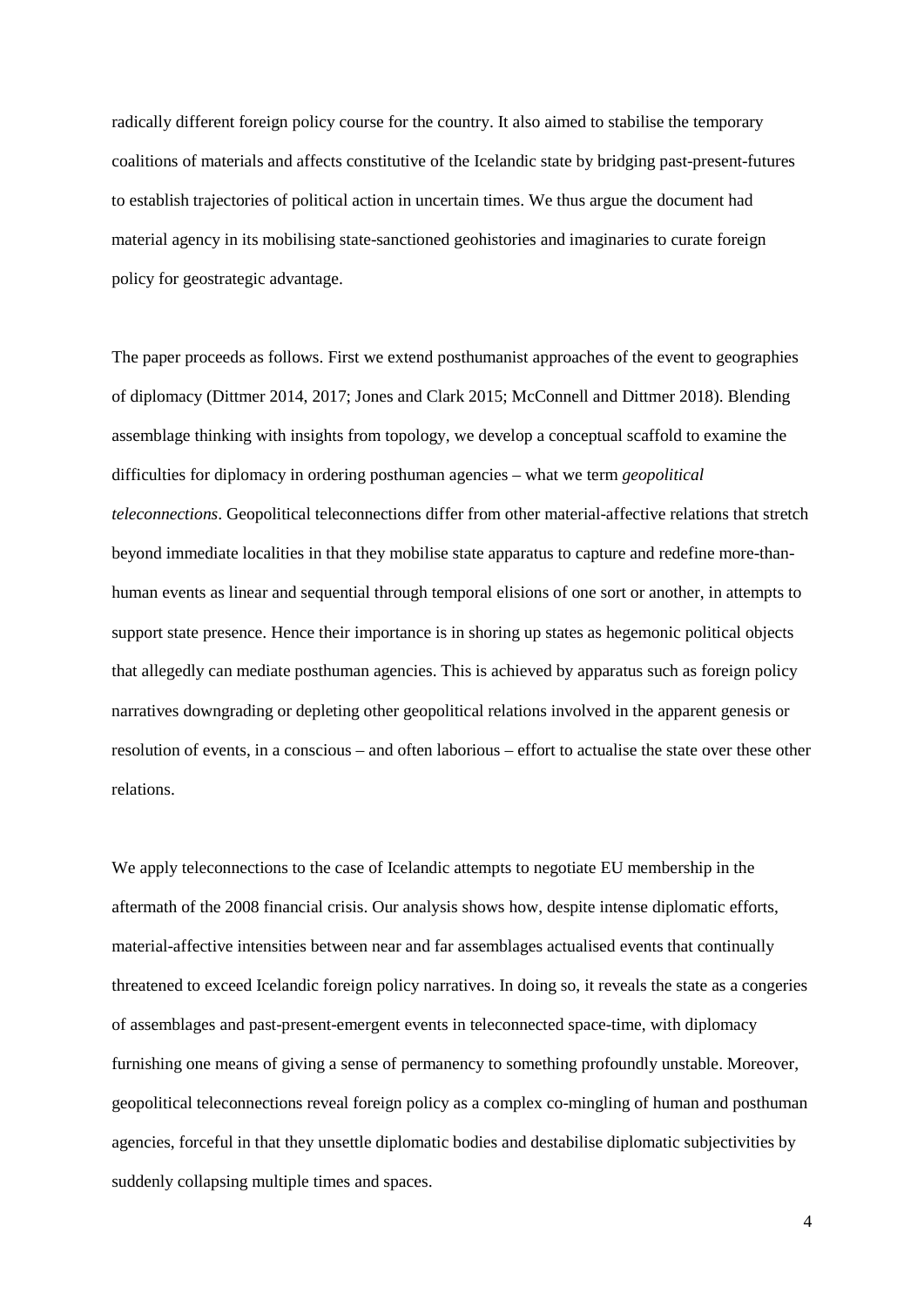# Assemblages, events and geopolitical teleconnections

Assemblage thinking offers powerful insight into events. From this perspective, social and material worlds are arrangements of objects and affects continually in a process of becoming through their interrelations (Deleuze 1990; Deleuze and Guattari 1987). Rather than emerging from human action, events arise from the material-affective potentials within and between assemblages. Differences (intensities) in these potentials reach a point where they are released as sudden change in the "usual flow of things" (Zizek 2014, 2), ranging from the imperceptible to the transformative. Events (de)territorialize lines of flight of assemblages, depicted variously as ripples of energy across assemblages (Dittmer 2014; Dittmer 2017), and the bubbling up of multiple times within them (Kwinter 2002). From this perspective, McConnell and Dittmer (2018, 143) identify events as the "result of intensive processes that push an assemblage across a tipping point, transforming the materials, bodies, and energies found within a given assemblage and potentially altering neighbouring assemblages".

The multiple times of assemblages mean human attempts to curate events into linear chronologies are challenging, yet are essential to statecraft. Events matter because their sequencing and interpretation determines the very identity and public legitimacy of states (Hartog 2015). Central to this is rendering the backwards-forwards traceries of events as coherent, flowing linear time. This requires state apparatus to actualise in very particular ways what Deleuze (1990, 52) describes as the virtual event: a welter of "turning points and points of inflection; bottlenecks, knots, foyers, and centers; points of fusion, condensation, and boiling; points of tears and joy, sickness and health, hope and anxiety, 'sensitive' points…". In turn, this demands coding intensities and materialities through assemblages of Foreign Ministries, Embassies, high-level meetings, political speeches and foreign policy statements. Actualising events this way as pasts-presents-futures engages the political subjectivities of citizens with the hegemonic times and spaces of states, enabling their incorporation into sovereign political contexts. Thus as Protevi (2013, 42) observes, constructing linear "history…is the time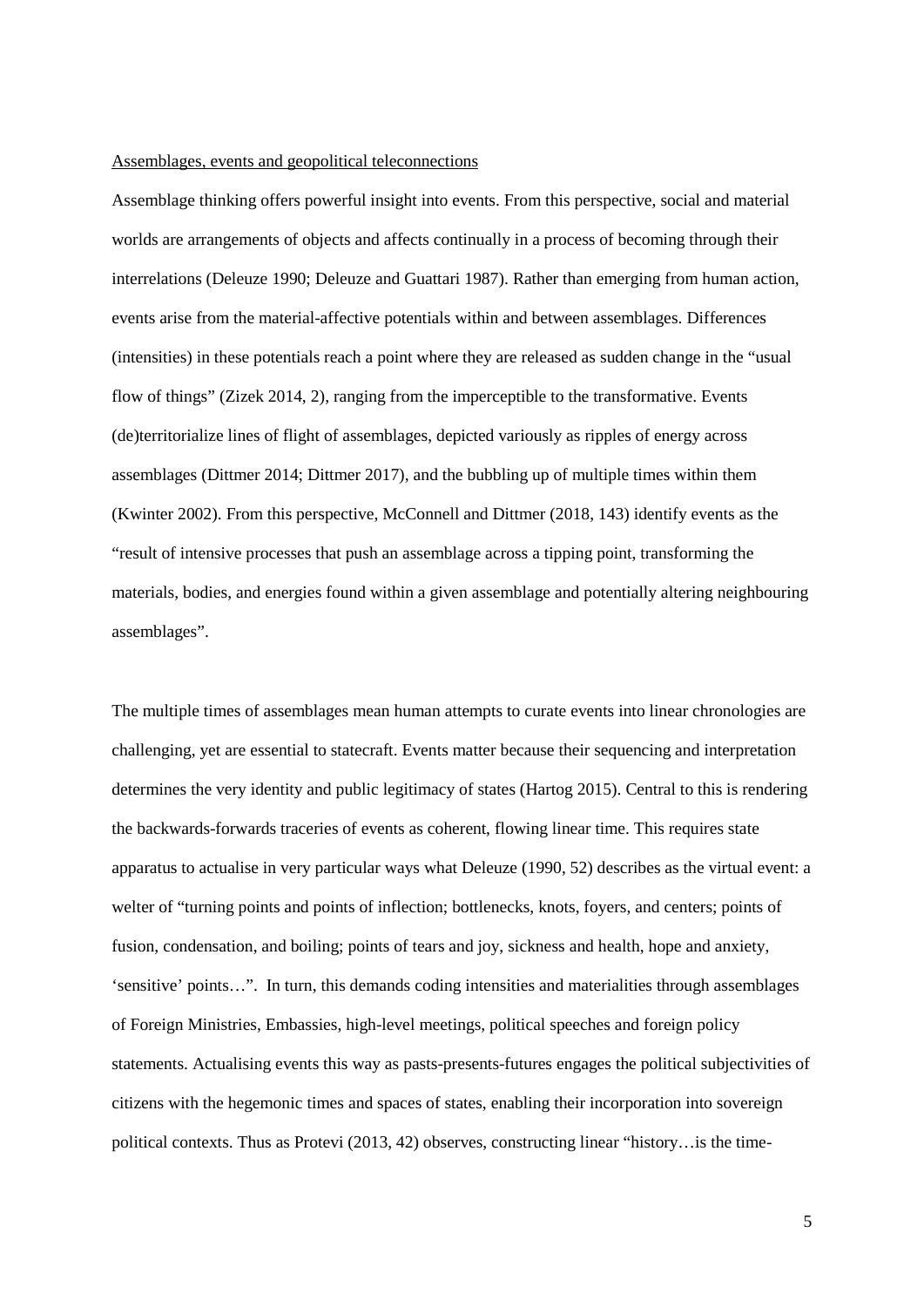keeping and self-fulfilling prophesy of States", recasting lively materialities and affectivities to accelerate lines of flight towards preferred state futures.

In a major account of events in the making of state histories, Sewell (2005) examines how social relations produce chronologies for explicitly political purposes. We argue diplomats are central to this through their professional practices and embodied performances. Crucial here is how they attempt to actualise virtual events to relate to existing state geohistories through temporal elisions of one sort or another – in effect, diplomatic cuts and ruptures that fold particular times into state spaces. Adam (2004, 2008) is instructive on how this might be achieved.

First is diplomacies can cut virtual events into *temporalities* endorsing state action by imposing upon assemblages "directionality, that is, [progress toward] an unbounded future" (Adam 2008 6): so temporalities might be defined through new foreign policies promising delivery of desirable goals. Secondly, Adam emphasises policy *timing* – here "the synchronisation and co-ordination of [state] plans with projected outcomes" (Adam 2008 6) is often realised by diplomatic performances of their necessity in securing the 'national interest'. Thirdly, diplomatic practices can underwrite the need to execute state policies at particular *tempos* – "the speed, pace [and] intensity of projected actions…packed into…a future already in the making". Together, these temporal codings try to actualise virtual events with reference to state-sanctioned geohistorical, political, policy and electoral timings to create diplomatic "timescapes<sup>[2](#page-6-0)</sup>" (Adam 2008 1) promoting the presence and purposefulness of states.

However, the multiple possible lines of flight of events mean their essence is never fully captured: "what History grasps of the event is its effectuation in states of affairs or in lived experience, but the event in its becoming, in its specific consistency, in its self-positing concept, escapes History" (Deleuze and Guattari 1994 110). Yet no consideration exists of *how* events outdo diplomacy's

 $\overline{\phantom{a}}$ 

<span id="page-6-0"></span><sup>&</sup>lt;sup>2</sup> "a timescape perspective acknowledges...spatiality, materiality and contextuality but foregrounds the temporal side of the interdependency" (Adam 2008 1)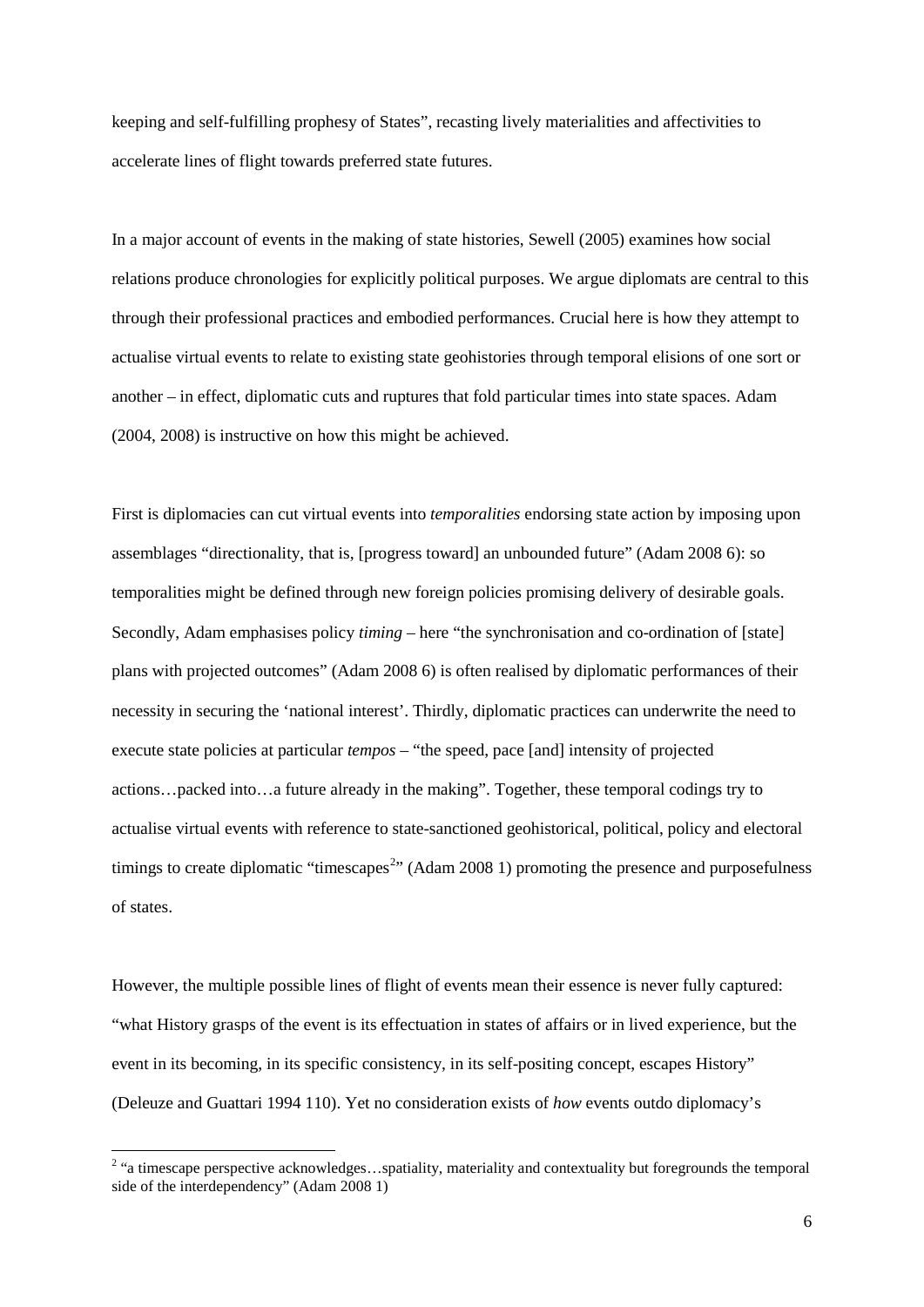temporal codings this way. Crucial here is how posthumanist agencies challenge diplomatic actions targeting the "circulation of information and ideas about history and…conjuring up the past" (Bevernage and Wouters 2018 1) that are foundational to state presence. As important is to consider how the material and affective energies of virtual multiplicities course through diplomatic bodies to unsettle and remake human sensing of these events. In our view, both aspects require thinking through the inherently topological nature of events, for "...topology [enables] an understanding of the structural principles of order (and disorder) within the play of events and processes" (Markus and Saka 2006 104).

Topology is implicit in all assemblage thinking, and existing work provides a useful basis for analysing how material and affective intensities between assemblages exceed scalar configurations to precipitate events (Allen 2011; Martin and Secor 2014; Decuypere and Simons 2016). Massumi (2002) for example introduces concepts of event-transitivity and event-space. Event-transitivity refers to how affective and material intensities of events expand from their originating sites to cascade across assemblages, producing near and far secondary events that may be broadly similar to, or radically different from, what initiated them. Important here is the event-space within which events actualise: "what is pertinent about the event-space is not its boundedness, but what elements it lets pass, according to what criteria, at what rate, to what effect" (Massumi 2002, 85).

Applied to diplomacy, virtual events produce turbulences in geopolitical assemblages. These unbalance agreed geopolitical narratives, and jumble diplomatic bodies, practices and the discourses that sustain them. They trouble relations between diplomatic partners, and demand agility from diplomats to impose on rapidly cascading events the temporal ordering required by states. This therefore requires exploration of what we term *geopolitical teleconnections*. We define this as diplomatic attempts to manipulate the scale-invariant surfaces of material-affective intensity that spring up between assemblages, by tethering them to geohistories and policy narratives supportive of state presence. We argue the concept enables interrogation of diplomatic attempts to actualise events in particular ways (ranging from individual diplomatic acts, through to complex coordination of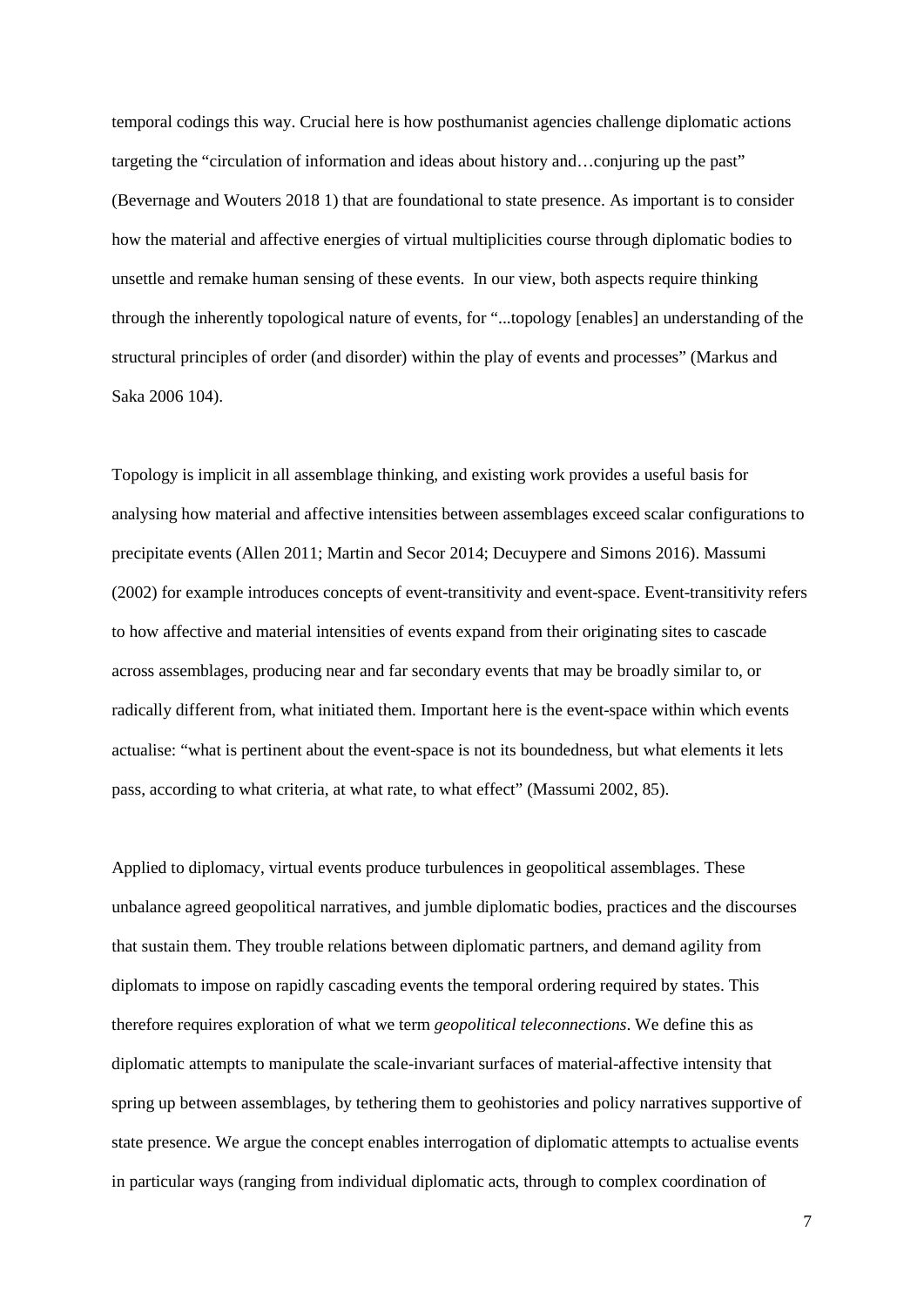diplomatic performances that may take place thousands of kilometres apart) by clarifying how these are realised in event-spaces. The concept makes visible how diplomatic efforts engage with virtual events unfolding at different rates and with different intensities, requiring discursive and embodied attempts to control material – affective excess – in effect, struggles to 'tame' the virtual event – over often vast distances.

This accords with Massumi's concepts of event transitivity and event space. However, geopolitical teleconnections also entail consideration of how state apparatus second-guess the potential of virtual events to transform event spaces politically, and respond through diplomacies-in-the-act. We contend this requires attending more closely to the role of symmetries in material-affective dispositions between assemblages. As the number and alignment of assemblages at any given moment is infinite, state apparatus (including diplomats) work with the patterning of state-sanctioned geohistorical events, seeking to weave these into a temporal relation with desired futures. They do so by identifying material-affective symmetries between geohistorical events supportive of state presence and their attempted actualisation of virtual events. Crucial here is diplomats' determination of "which parts of the past are felt to be near and related intimately to the present and which are perceived as alien and remote" (Clark 2019, 2). Attempting to actualise events so their material-affective dispositions are symmetrical with state-sanctioned geohistories are key to diplomatic efforts to normalise spatiotemporalities in turbulent times. Apparent normality is thus imprinted onto emergent assemblages through diplomacies actualising events to fit with the existing timescapes of states. Importantly, this also channels the flow of information across assemblages to support the spacings and timings of state-based ordering.

Certain virtual multiplicities are thus actualised as events 'in the name of the state', ie. as an active geopolitical strategy to substantiate the state's presence and value during crises by downplaying other geopolitical relations. Multiple states of affairs are in this way rendered as singular affairs of state by apparatus denying or degrading particular evental lines of flight. Thus geopolitical teleconnections are different from Massumi in that they are less affectively than geostrategically driven; and different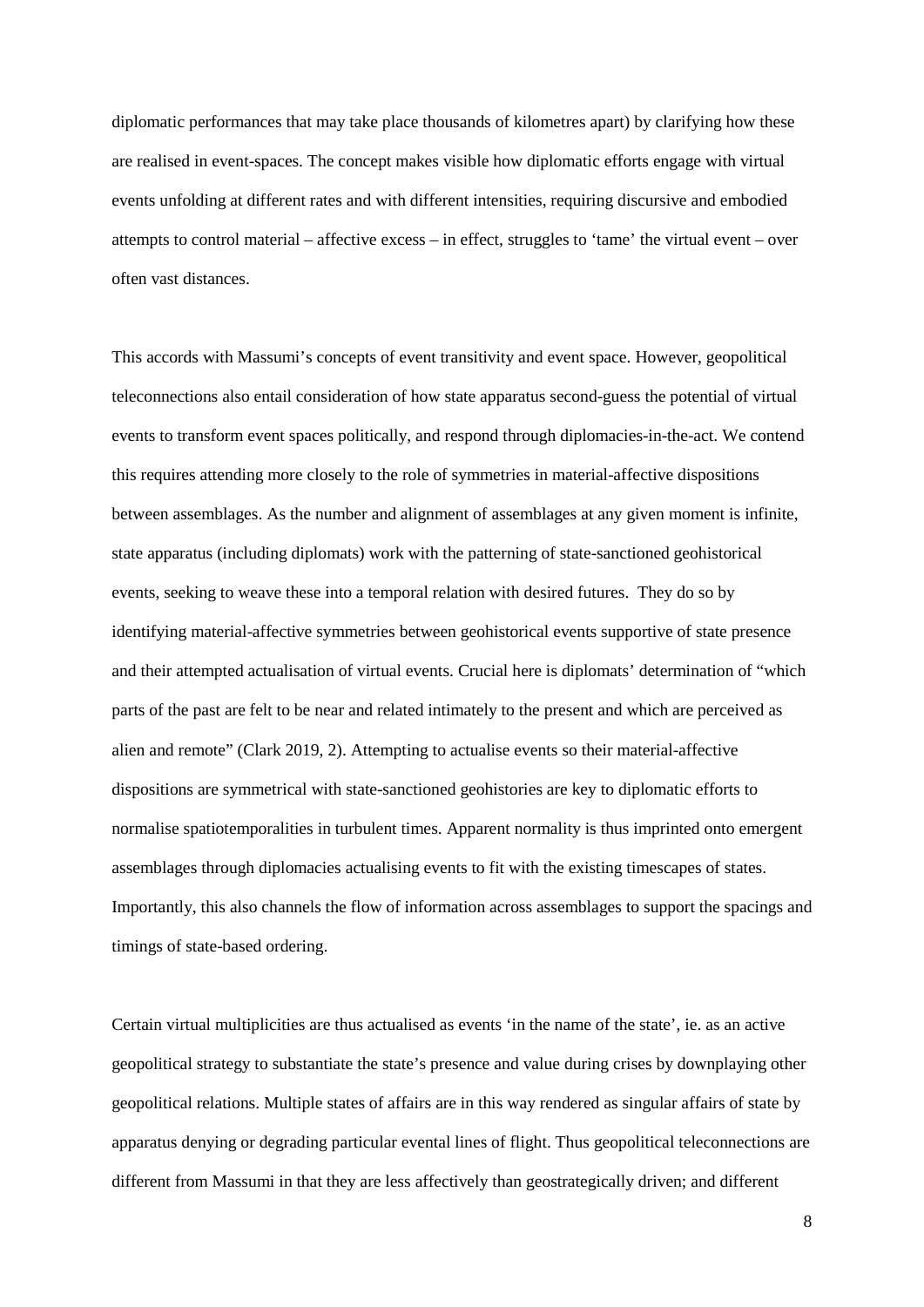from Massey's (2005) conception of place as emergent from spatial connections extending beyond localities in that multiple geohistorical times, as well as spaces, are invoked. Our contribution thus deepens current topological applications in assemblage thinking by clarifying how posthuman agencies reverberating through place-based localizations of power are lensed through diplomatic efforts to promote the logical necessity of the state. Actualising events this way is geostrategic in that it actively reproduces the modern geopolitical imagination. Hence teleconnections offer a coarsegrained description of how the disparate spaces and geohistorical times of diplomacy assemble and cohere around spontaneous happenings. 'The state' as hegemonic political object is maintained and changed by geopolitical teleconnections, and crucial here is how effectively mutable materialaffective agencies can be alloyed through teleconnections with its fictive identities and meanings. Equally, teleconnections comprise countless diplomacies-in-the-act that actualise, and are actualised, through diplomatic bodies. Diplomats thus co-produce and experience events through their bodies, and their sensemaking of these events is remade through them. Our approach thus focuses attention on "The embodied human costs and benefits of participation in the diplomatic assemblage [that] are left unexamined" by existing studies (Flint *et al*. 2019, 184).

Engaging more closely with topological understandings of time and space through geopolitical teleconnections thus demands examination of two underexplored aspects of posthuman diplomacies. First is the topologies of diplomatic venues and the heterogeneous actors these venues comprise in efforts to actualise virtual multiplicities; as Woodward (2014 29) wryly observes, without this "monkey wrenches [can] be tossed into the works of the state". Second is the unsettling and repositioning of diplomatic bodies from the ensuing dissolution/recomposition of geopolitical assemblages, for diplomatic subjectivities are ultimately shaped by multi-sited and multi-scaled experiences and performances. Consequently, here we use geopolitical teleconnections to explore how diplomats seek to actualize events by invoking 'the state' through various apparatus, and the ways in which material-geopolitical excess inevitably evades capture to jolt and remake diplomatic subjectivities. Our empirical case is the tumultuous period in Icelandic history ushered in by the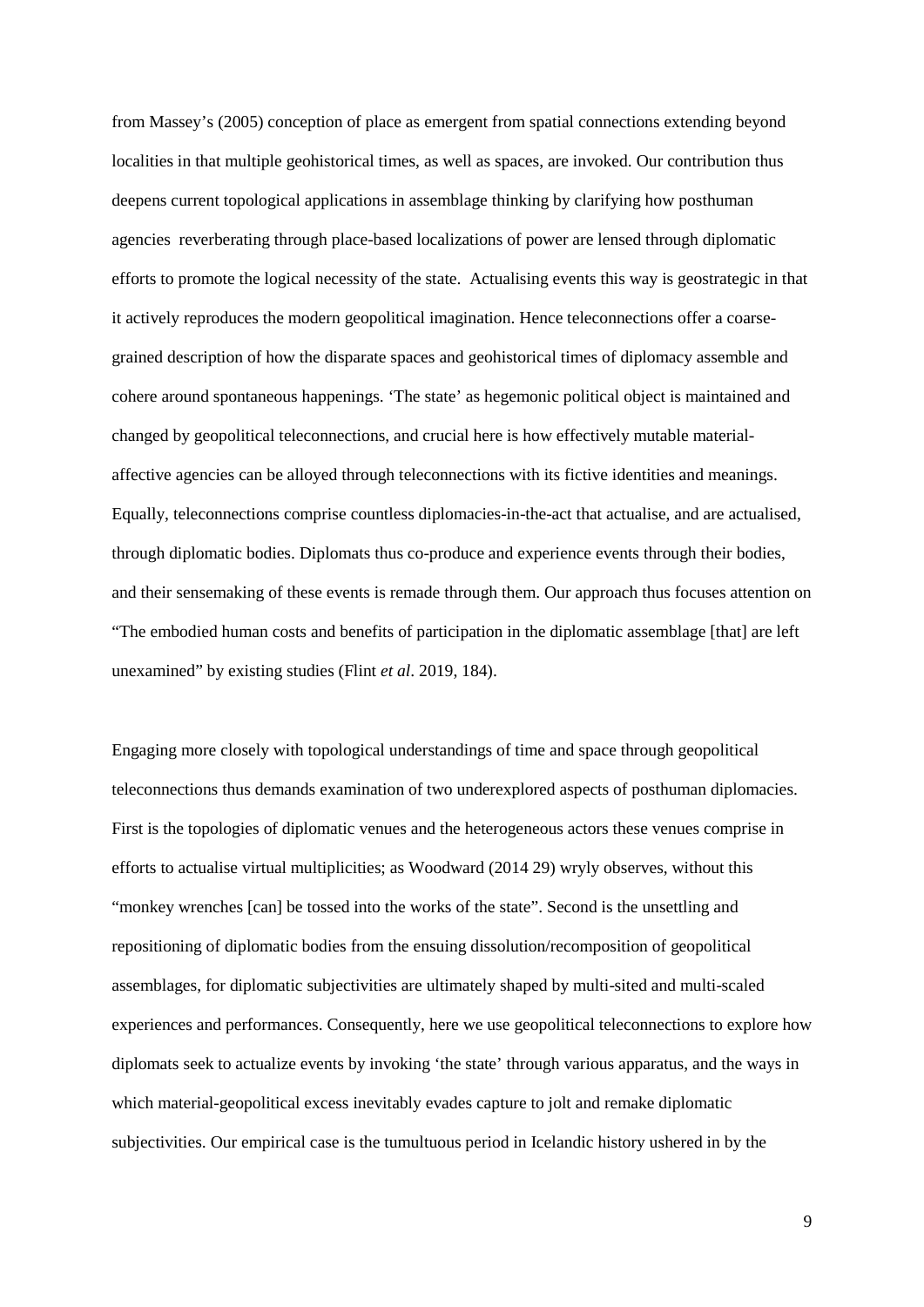country's financial collapse in September 2008, allowing us to discern how multiple affects, things and times underpin events as much as human action.

#### Methodology

The underpinning research for this paper was conducted in Iceland over the eight years 2008 – 15, regarded as the most turbulent geopolitically in the country's recent history (Thorhallsson 2013). This work explored Icelandic diplomacy over EU accession in relation to geographical uniqueness, mundane diplomacies and the friable nature of the state (Clark and Jones 2012; Jones and Clark 2013; Jones and Clark 2015) – all aspects cascading from or amplified by the country's financial crisis. Our methodology for the current study was directly shaped by this research and by assemblage thinking, specifically Deleuze's writing on the event. For Deleuze, the becoming of any event comprises backwards – forwards traceries of multiple assemblages, demanding detailed longitudinal analysis. We thus re-examined extensive data sets from interviews conducted with senior negotiators, parliamentarians, diplomats, NGO representatives and policy staff on Iceland's EU experience through the lens of state attempts to coordinate and manage geopolitical teleconnections. Shedding light on geopolitical teleconnections and their emergent spatio-temporalities enabled us to follow evental trajectories released by the 2008 financial crisis (tellingly, characterised in Iceland as the *kreppa* – literally 'loss' or 'suffering') to enrich understanding of posthumanist diplomacies.

Supplementing this extensive data base, a further 11 semi-structured interviews with a senior Ministerial source in the Ministry for Foreign Affairs (MFA) and ten high-ranking diplomats were also conducted. All had been interviewed as part of our earlier research, enabling them to reflect on how events in which they had been directly involved resounded beyond state borders. Between them, interviewees oversaw foreign policy during 2008 – 15, offering a unique 'inside' account of Icelandic geopolitics from within the highest echelons of the MFA. Respondents were interviewed in the Ministry and in offices near the Icelandic Parliament (*Alþingi*) in Reykjavík. By probing interviewees' in-the-act diplomacies to address the *kreppa* and to rationalise actions taken in relation to it, we sought to explore with them foreign policy narration of the Icelandic state project of EU accession;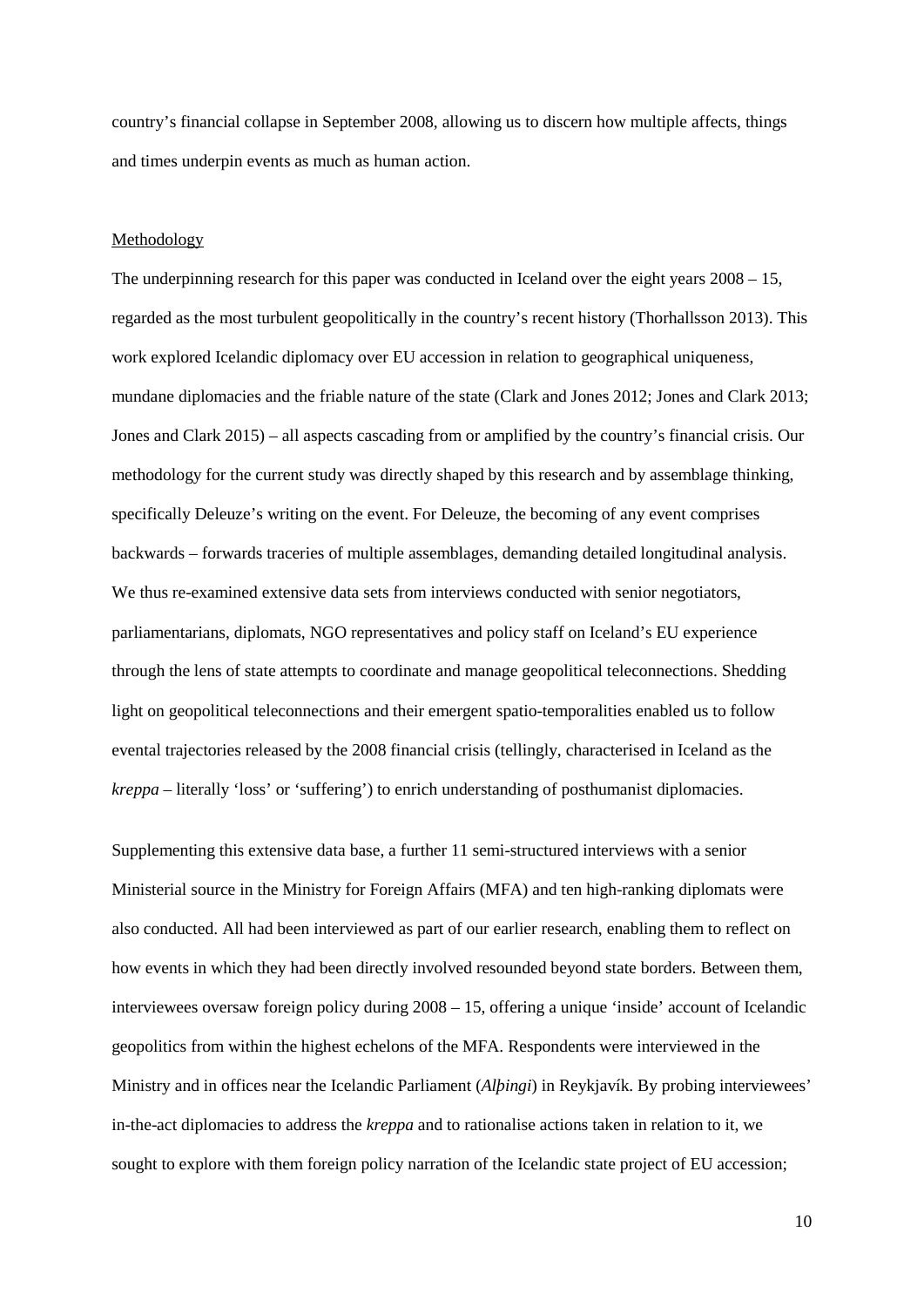how the unruly circulations of the *kreppa*-as-event challenged this narration; and, from their personal experience, what were the affective consequences of actualised events on their emotions and diplomatic subjectivities.

Interviewees' accounts were of course subjective, and invariably were couched in terms of statecraft advancing the cause of EU membership. Events were thus often described as successive crises of sovereignty and financial autonomy, requiring intensive diplomatic efforts to impose spatiotemporal order. Significant here was the need to realise Iceland-as-state in a time of crisis, for as one interviewee remarked: "What is Iceland? Is it only the country that tried to become a banking superpower and fell on its face? No, we are more than that". The candid comments that follow often betray the diplomatic struggles involved in taming the lively more-than-human forces driving this actualization process. They also show that bodily feelings and affects matter in the remaking of diplomatic subjectivities by offering fresh perspectives on diplomats' anxieties and frustrations in trying to shape the 'first cut' of foreign policy: a fraught process involving "collective assemblages of enunciation, machinic assemblages of desire, inside the other and…plugged into an immense outside that is a multiplicity in any case" (Deleuze and Guattari 1987, 44).

# Diplomacy and the *kreppa*: assembling Iceland – EU

The transformative potential of the *kreppa* emerged with the collapse in September 2008 of Lehman Brothers, the US's fourth largest investment bank (Prasch 2011). Within a week, material-affective intensities between massive debts shot across global financial markets, breaking Iceland's three biggest banks (Glitnir, Landsbanki, and Kaupthing). Combined losses ran to almost eight times the country's gross domestic product, far beyond the Central Bank of Iceland (CBI)'s capacity to address. The national currency, the *króna*, plummeted, requiring the CBI to impose exchange controls and seek financial bail-outs from the International Monetary Fund (IMF) and Nordic countries. Politicians were left desperately seeking ways to shield Iceland's shattered economy, with the incumbent Haarde Government forced to resign in January 2009.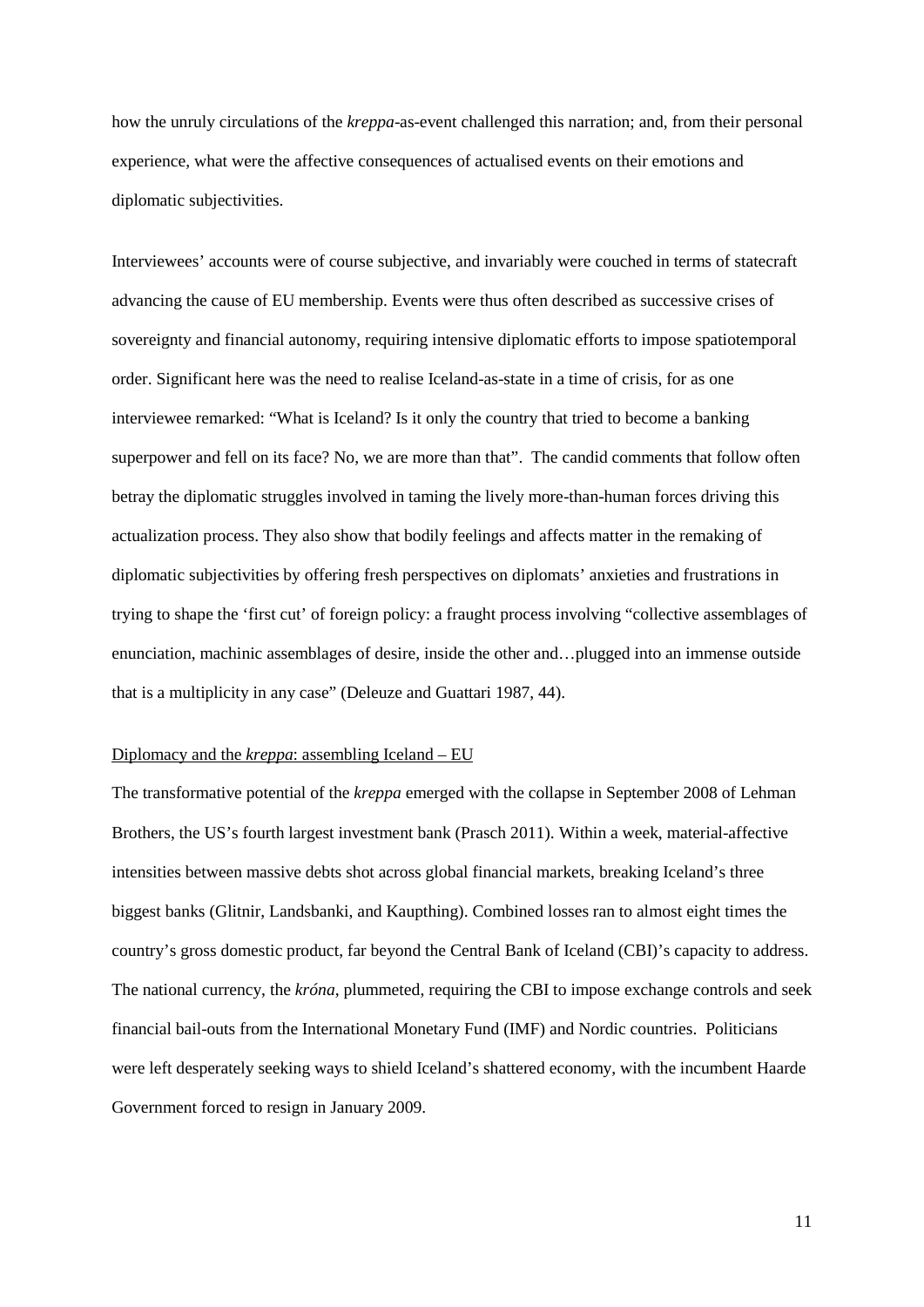The *kreppa* also disrupted diplomatic worlds, demanding capture of this event by state apparatus. This teleconnection sought to address Iceland's financial meltdown through a state project imparting "directionality" (Adam 2008 2) – the imposition of linear chronological time – upon the *kreppa*'*s* disorderly flows through state-determined temporalities, timings and tempos, enabling diplomats and politicians to realise the Icelandic state as meaningful at a moment of profound national crisis. In particular "the synchronisation and co-ordination of [state] plans with projected outcomes" (Adam 2008 6) was essential to shore up the MFA's claims of working in the 'national interest'. So once IMF and Nordic bail-outs were secured, interviewees described how a divided political class came uneasily together through a new Social Democratic Alliance–Left-Green Movement Coalition Government that recognised the shelter offered to a battered national economy by EU membership. A senior diplomat involved in these talks noted how "applying for membership was all about having a place to shelter from economic storms, a safe harbourage for Iceland. We'd always experienced the strong protective shield of the Nordic extended family, and I knew greater protection would be accorded to us in the EU as a matter of fact. That was absolutely part of our intention in taking the bid forward".

Yet this teleconnection required careful "synchronisation and co-ordination" (Adam 2008 2). On one hand, Iceland has deep European social and cultural affordances, demonstrated in membership of the European Free Trade Association (EFTA) (1970), and participation in the European Economic Area (EEA) (1994), and the Schengen Area (2001). Potent emotional energies arising from older colonial histories with European countries were also harboured in 'inside' assemblages however. Notably Iceland was a Danish colony for almost 500 years (Bergmann 2014), resulting in opposition to closer European ties especially among political parties and farming and fishing communities. But as the *kreppa* unfolded, the public attraction of joining the EU grew as a way of insulating the economy from further shocks (Thorhallsson and Rebhan 2011), with popular affective desire coded in May 2009 by the new Government submitting to the *Alþingi* a resolution to apply for EU membership. This was narrowly approved and the Government embarked on a formal application to the European Council. Again timing was crucial, with the Icelandic Minister for Foreign Affairs ensuring the application was delivered during Sweden's EU Presidency – an ally that just months before had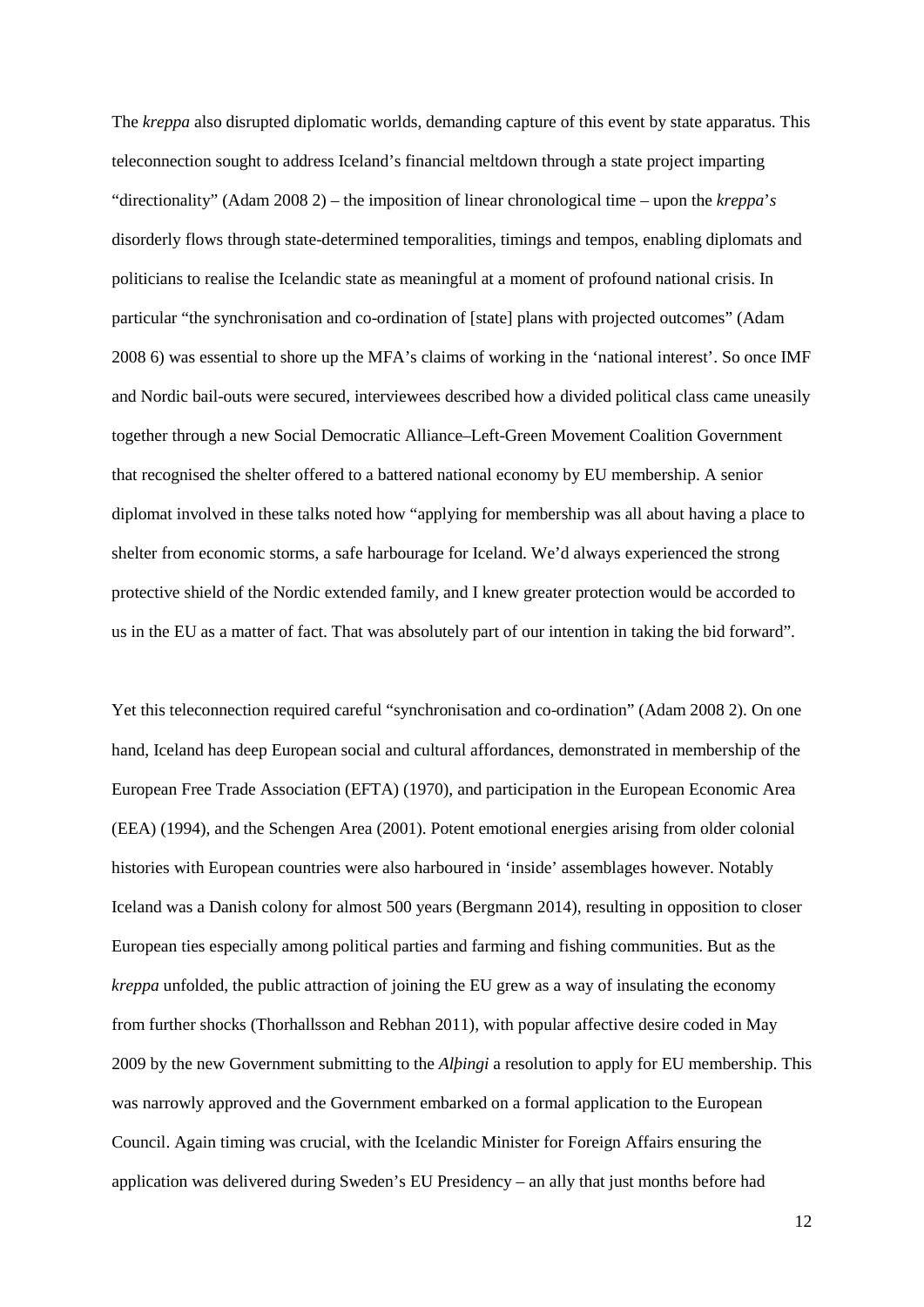sanctioned EU bail-out loans to the country's stricken banks. On 17 June 2010 the European Council unanimously agreed to open accession negotiations.

Channelled through Iceland's participation in EFTA and EEA agreements, these material-affective attractions between 'inside' and 'outside' assemblages were formally coded in the Government's *General Position* statement, published on 27 July (MFA 2010). At face value, this document simply mapped out Iceland's aspirations for accession. More profoundly, it orchestrated consonant Icelandic and European materialities and affectivities, with diplomacies seeking to exert control over the extraordinary volatilities of the *kreppa*-as-event by promoting the stability that would be afforded Iceland by EU membership. To this end the text brings together symmetries between state-sanctioned pasts and presents to explore future diplomatic ordering between Iceland and Europe, noting that "from the days of settlement Iceland has been inextricably a part of Europe" (MFA 2010, 1), and how the "contribution of Iceland to the history and culture of Europe" and "its values steeped in the European tradition" (MFA 2010, 2) would accelerate the tempo of accession. Nonetheless, more contentious materialities and affectivities around Iceland's vast fisheries were also spelt out: "In the history of a fishing and seafaring nation like Iceland, fisheries also constitute our cultural history and are an important part of our self-identity. In fact, nearly every Icelander comes from a family of fishermen. We fought hard to gain control of this resource within our own exclusive economic zone" (MFA 2010, 5). Here the diplomatic agencies of Icelandic national interest directly acknowledge the difficulty of controlling protean more-than-human materialities and affects through foreign policy.

Crucially by its weaving together complementary tendencies, the *General Position* statement advanced a putative 'Iceland – EU' assemblage. The document sought to realise this assemblage through intensive rounds of diplomatic talks focused on thirty-four accession chapters (requiring major personnel recruitment by the MFA); the setting-up of nine negotiating groups in Iceland to harvest public opinion on accession; the hosting of EU political and diplomatic visits to the country (between 2010-13, eight intergovernmental, EP and EC visits were organized by Ministries); the siting of a new EU delegation in prime office space in downtown Reykjavík, changing the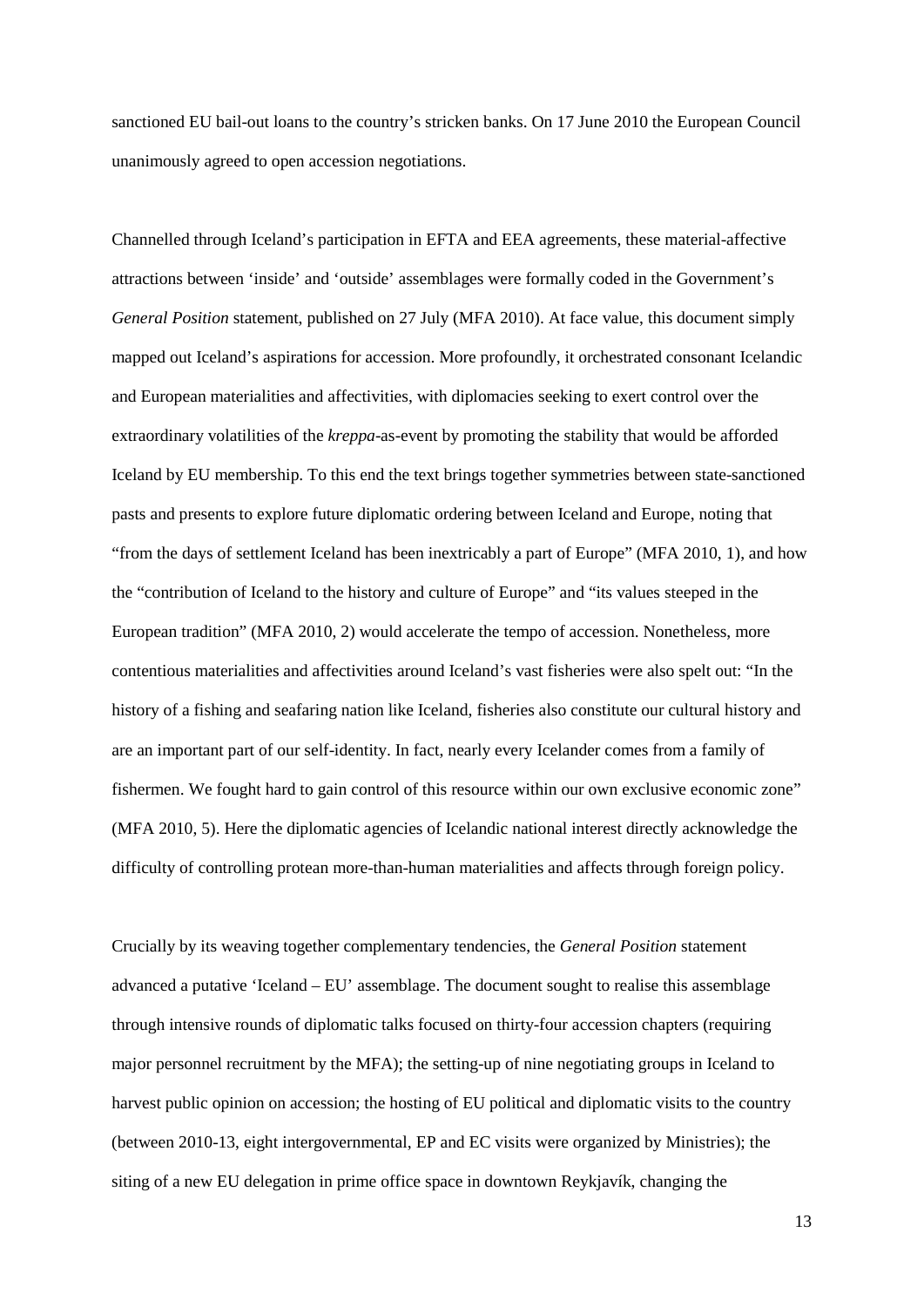materialities of bilateral diplomacy; and by orchestrating numerous staff exchanges between Reykjavík and Brussels to conduct policy screening activities. This confirms the *General Position* document as a significant geopolitical actor instigating new circulations of money, materials and affective flows of shelter routed through 'Iceland – EU'.

Icelandic efforts to contain the *kreppa* were thus founded upon the *General Position* document's diplomatic steerage, with senior negotiators using its red lines to gauge whether the 'national interest' could be squared with the enormous body of EU law, the *acquis communautaire*. Aware the Icelandic population was highly sceptical of actual membership, political advantage could nonetheless be gained through diplomatic talks buying time with financial markets (Prasch 2011) as well as providing evidence of the state taking control of events.

Nonetheless, diplomatic practices and performances could not tame all the material and affective excess unleashed by the *kreppa*. Moreover many interviewees overlooked that the Iceland – EU assemblage was itself eventful, marking a decisive break with decades of Icelandic Euroscepticism: the *General Position* statement notes "The negotiations which are starting today are a historic event in Iceland's relations with the EU" (MFA 2010 10). Anderson (2016) shows how events open up new ways of being and doing. Notably Iceland – EU's emergence changed the forces of attraction within existing assemblages by conferring on Iceland the affective charge of 'EU candidate country'. In turn, this revalorised materialities and affects, creating intensities around which countless spontaneous, rather than planned, geopolitical teleconnections emerged.

We argue these spontaneous teleconnections around Iceland – EU proved more important in determining events than the high-level talks emphasized by interviewees. We focus here on two sets of teleconnections crucial to Iceland – EU that cascaded directly from the *kreppa* (see Table 1), blindsiding Icelandic diplomats as they tried to actualise events asserting state presence. These are, first, the Icesave banking dispute, where enormous monetary flows opened a huge gulf in political subjectivities between the state and its citizens, disrupting efforts to establish Iceland – EU. The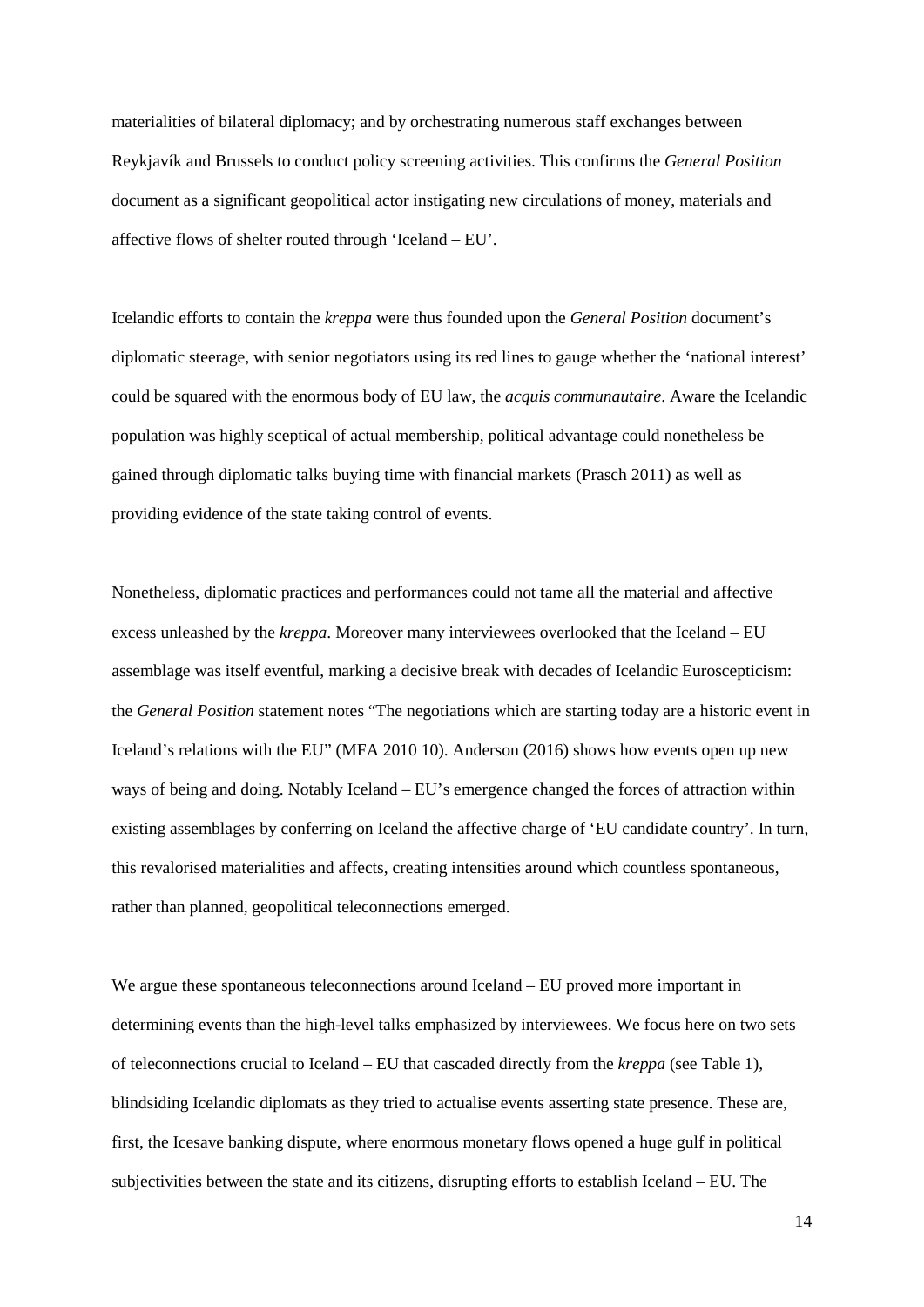second set of teleconnections arose from the so-called 'Mackerel War', where enormous fish migrations disrupted diplomatic capacities to narrate foreign policy in the face of growing economic hardship in Iceland, so weakening state efforts to consolidate the affordances of Iceland – EU. These examples are selected as they represent material-geopolitical intensities around the *kreppa* directed through novel diplomatic agreements of the EEA (Icesave), contrasting with long-established material-geopolitical intensities around fisheries (Mackerel) (Table 1). As interviewees' comments reveal, diplomatic efforts to address the resulting "swarm of differences" (Deleuze 1994, 50) through foreign policy were swept aside by the material-affective turbulence they unleashed.

# [**INSERT TABLE 1 HERE]**

# The Iceland – EU assemblage: geopolitical teleconnections around Icesave

Following the *kreppa*, the Government's first challenge was tackling the fallout from Landsbanki and Kaupthing's bankrupt internet arms (Icesave and Edge respectively) which had left thousands of UK and Dutch depositors stranded. The Depositors' and Investors' Guarantee Fund (*Tryggingarsjóður*) reimbursed foreign and national account holders but the sheer scale of domestic losses drained this almost immediately, leaving overseas deposits unsecured. Here Icelandic participation in EFTA and the EEA brought times and spaces abruptly together as multiple geopolitical teleconnections. How to control 'outside' materialities and affectivities in which almost 350,000 British and Dutch investors were exposed to debts of c. €6.5bn (Agence France Presse 2008) posed searching questions of the CBI in the face of suddenly hostile UK-Dutch authorities. The resulting 'Icesave dispute' arose from numerous transversal fields of attraction proliferating through heterogeneous elements as small as financial algorithms to individual losses of livelihood, major business bankruptcies and lengthy legal disputes. The volume of actual and virtual monetary flows was enormous: 85% of Iceland's financial sector was declared insolvent by 22 October 2008, with uncertainty in the CBI over the magnitude, much less the actual amount, of financial flows out-of-country.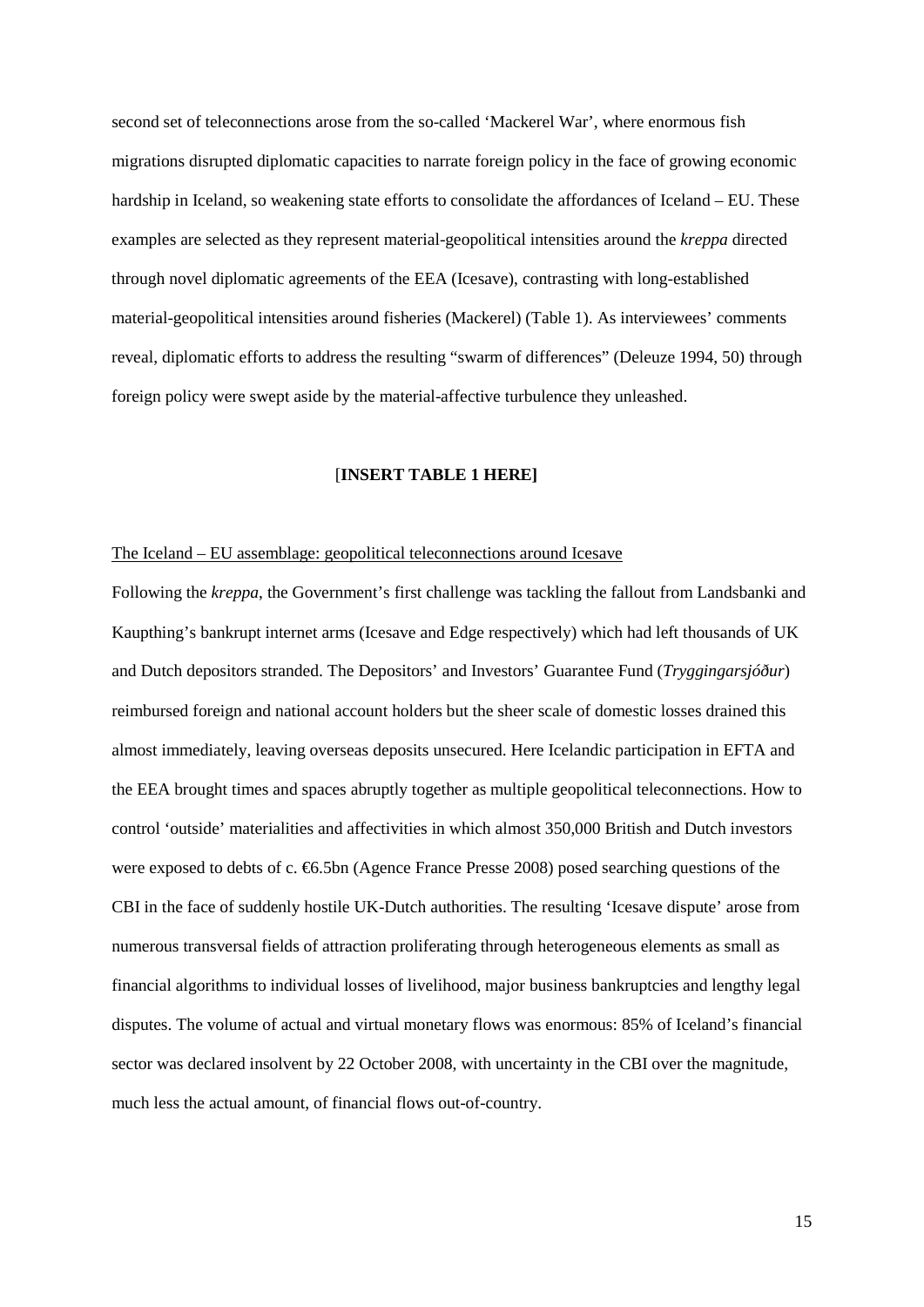Icesave as virtual event transited with countless 'outside' assemblages in the UK and the Netherlands to actualise in radically different ways. Sedimented colonial relations between Iceland and the UK, and memories of centuries- old Dutch piratical actions against the country – including slaving raids – played a part here (Esra 2013). So while the *kreppa* registered in Iceland, the Netherlands and the UK as economic debt, the affective registers in event-spaces were dissimilar. In Iceland shock, anger and loss abounded; in the UK and Netherlands emotions surfaced as desire to settle scores with the CBI over its alleged double standards in reimbursing domestic creditors first. Even at thousands of kilometres distance, Icesave had profoundly material consequences. On 10 December 2008 De Nederlandsche Bank (DNB) started refunding lost deposits to Dutch savers at up to €100,000 per person. To do so, sixty temporary staff were hired to process claims from the second floor of DNB's Amsterdam headquarters. With around 120,000 claimant files and dossiers already stored here in reinforced crates, the building was unable to support the weight of people and papers, and the entire department had to be moved (Meijer 2008).

In the UK, the sheer volume of internet transactions left the Bank of England's audit teams floundering in their attempts to identify affected parties. As it emerged the most heavily indebted depositors included UK Local Authorities, political affectivities abruptly changed. Event transitivity unfolded with extraordinary speed, entangling UK financial and diplomatic assemblages and demanding state attempts to control monetary flows. In the UK, the Treasury enforced linear temporalities on Icesave through the hastily imposed Landsbanki Freezing Order (2008). Passed by the UK Parliament at 10am on 8 October and coming into force just ten minutes later, this allowed the Treasury to freeze Landsbanki and CBI assets, breaking financial flows by coding state action as terrorist-related under the Anti-terrorism, Crime and Security Act (HMG 2001). Here symmetries between the unruly material-affective energies of Icesave and handling imperial crisis situations from the country's colonial past were actualised through law as a geopolitical power play by the UK Government: an estimated 690.4bn *króna* (€4.0bn) of assets was seized this way.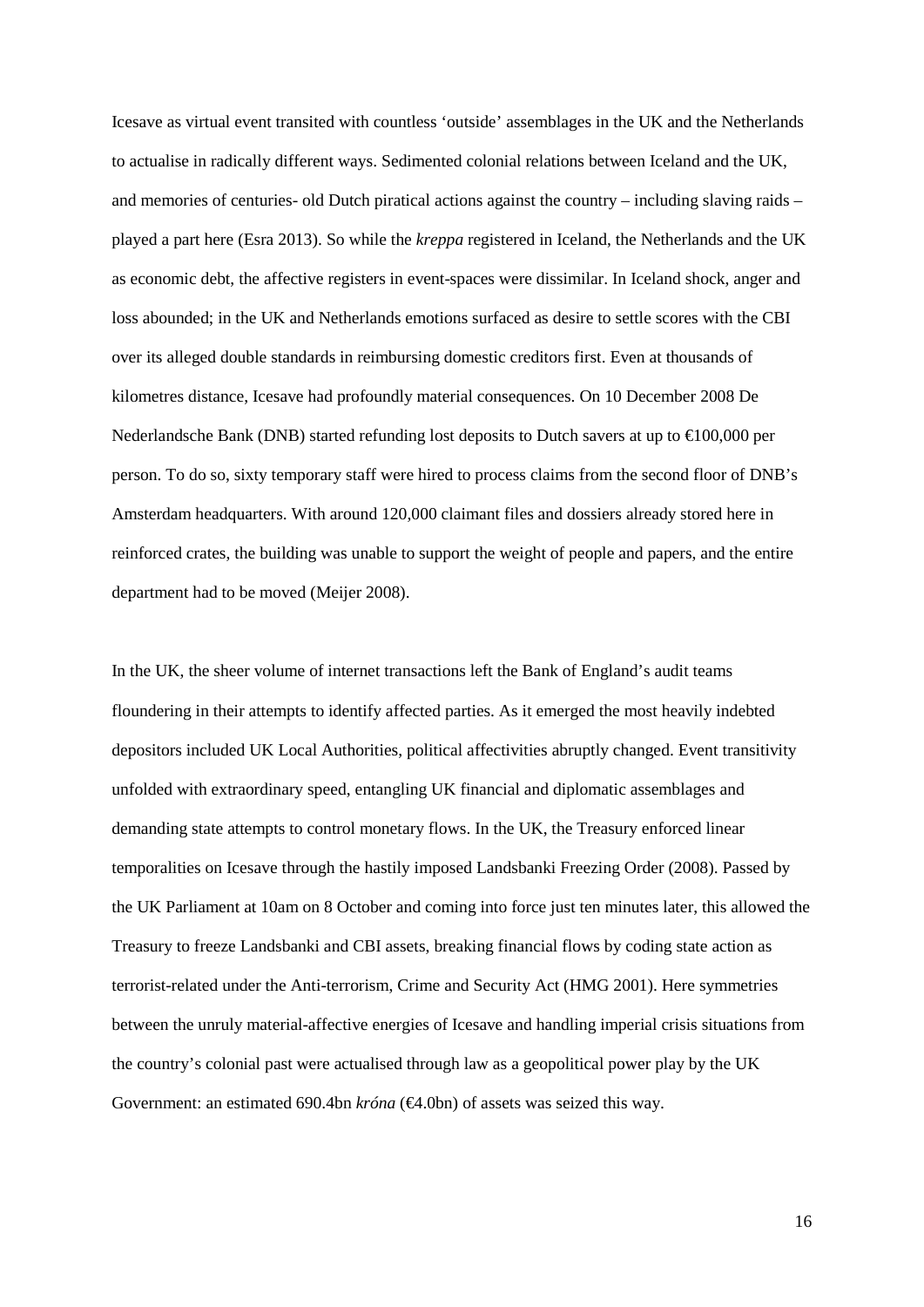This abrupt change in UK political affectivities towards Iceland – from fellow NATO member and trading partner to a terrorist threat – signalled a massive diplomatic rupture between the two countries. The resulting roil of competing Icelandic-UK political timings between assemblages stirred things, bodies, emotions and materials in complex unpredictable ways, right up to the highest political level. On 9 October, Prime Minister Gert Haarde announced that the Icelandic Government was "shocked" by the UK's "very hostile action" (Morgunblaðið 2008). Haarde elaborated on this in a statement to the *Alþingi* on 15 October, saying the UK's intervention was "absolutely unacceptable". In interview, the diplomacies-in-action on the Icelandic side at this time are vividly recalled by a senior Ministry source:

"[the use of anti-terrorism legislation] came as a personal shock. Gordon Brown was the most deeply unpopular man here, because of his use of the terrorism measures. This was insulting and very bad for me – and it stigmatised Iceland in the world. So I directed all the necessary actions of the Icelandic diplomatic service to fight a hard battle. Fighting, first, the consequences of Icesave, and then to show to the EU we are not to blame and we'll do everything we can to redress the impact, as we are members of the EEA. And of course in this fight we had to struggle with the UK and the Netherlands from suffocating us. Because it was so tough – everyone here was angry because they'd lost their money, and the Government was widely, perhaps rightly, blamed for this... . And this, all this, before we'd even applied for EU membership".

Etched in these comments are diplomatic attempts to control Icesave's looping spatiotemporalities – its different actualizations in Iceland and the UK, and backwards – forwards traceries linking the *kreppa* via virtual financial worlds to future diplomatic codings of Iceland – EU. Moreover and tellingly, this interviewee shows how diplomatic bodies are shaped through the recomposition of assemblages: namely the UK government's action being experienced by this interviewee almost as a physically aggressive act, prompting personal distress and disbelief ("…came as a personal shock…insulting and very bad for me…"). So while seeking to increase the political tempo of "necessary [diplomatic] actions" to respond to EU affectivities over Icesave ("we are not to blame"),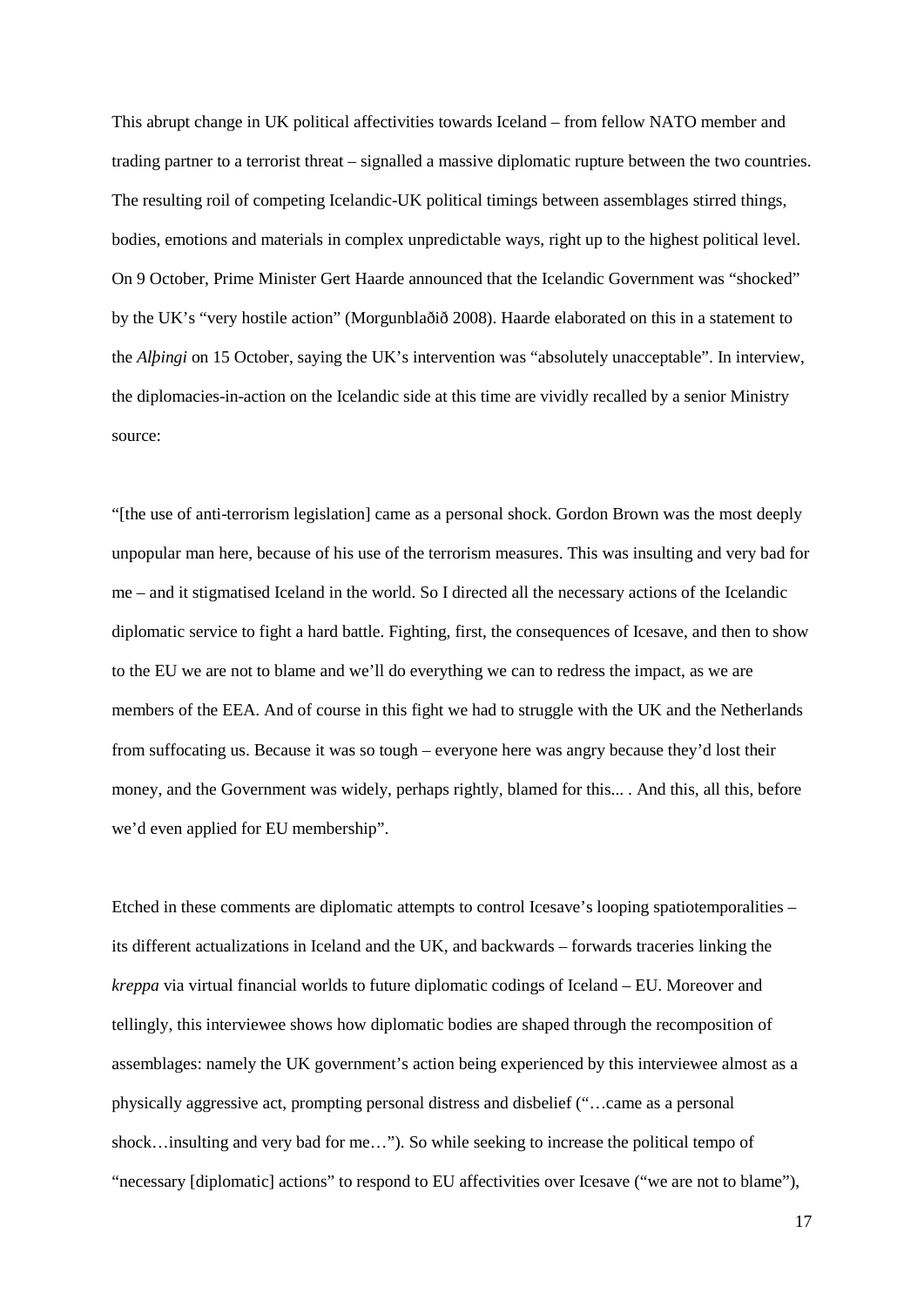it is clear this was not easy because of countervailing actions taken by the UK and Dutch governments (likened to "suffocation", showing this diplomat almost as embodied signifier of a state disordered by events). Other interviewees confirmed that multiple individual diplomatic subjectivities across the MFA were remade by the forcefulness of this event. Thus a senior MFA figure remarked how diplomacies were entirely overwritten at this time by ruptured political affectivities with the UK and Netherlands:

"the image we were trying to project was that, first, we were not to blame [for Icesave], and secondly that we will do everything we can to pay back what is due to our partners. These were the most important elements diplomatically".

Icesave also massively folded local event-spaces, leading to strenuous attempts to actualise affectivities through three successive 'Icesave' Parliamentary Bills. In the first two of these, the Government proposed to repay all ('Icesave 1') and then a proportion of the Dutch and UK government's incurred debt ('Icesave 2') through loans raised via new taxes. This was however spurned by Icelanders who staged public demonstrations and launched online petitions demanding a national referendum to reverse the legislation. This was held in March 2010 and overwhelmingly rejected the proposed loan plan, with 9[3](#page-18-0)% voting against and fewer than 2% in favour<sup>3</sup>. In effect, the state's legitimacy and authority to act was fundamentally questioned by its citizens, with the Icesave bills opening a rift between national affective ('us') and political ('citizen') subjectivities. Reflecting on similar measures taken by the Argentine government following financial crisis, Goddard (2006 279) notes how such legislative moments "interpolate…[citizens both] as individual subjects and as part of a national community. The perceived historical quality of [the] moment, its transcendence, [is] precisely to do with [a] collapsing of individual fate and national destiny, which in turn [speaks] to the recognition of the event as the imbrication of past, present and future".

 $\overline{\phantom{a}}$ 

<span id="page-18-0"></span><sup>&</sup>lt;sup>3</sup> A second, much closer, national referendum held in April 2011 also rejected the loan proposal, resulting in UK and Dutch governments taking the case to the EFTA court (see table 1)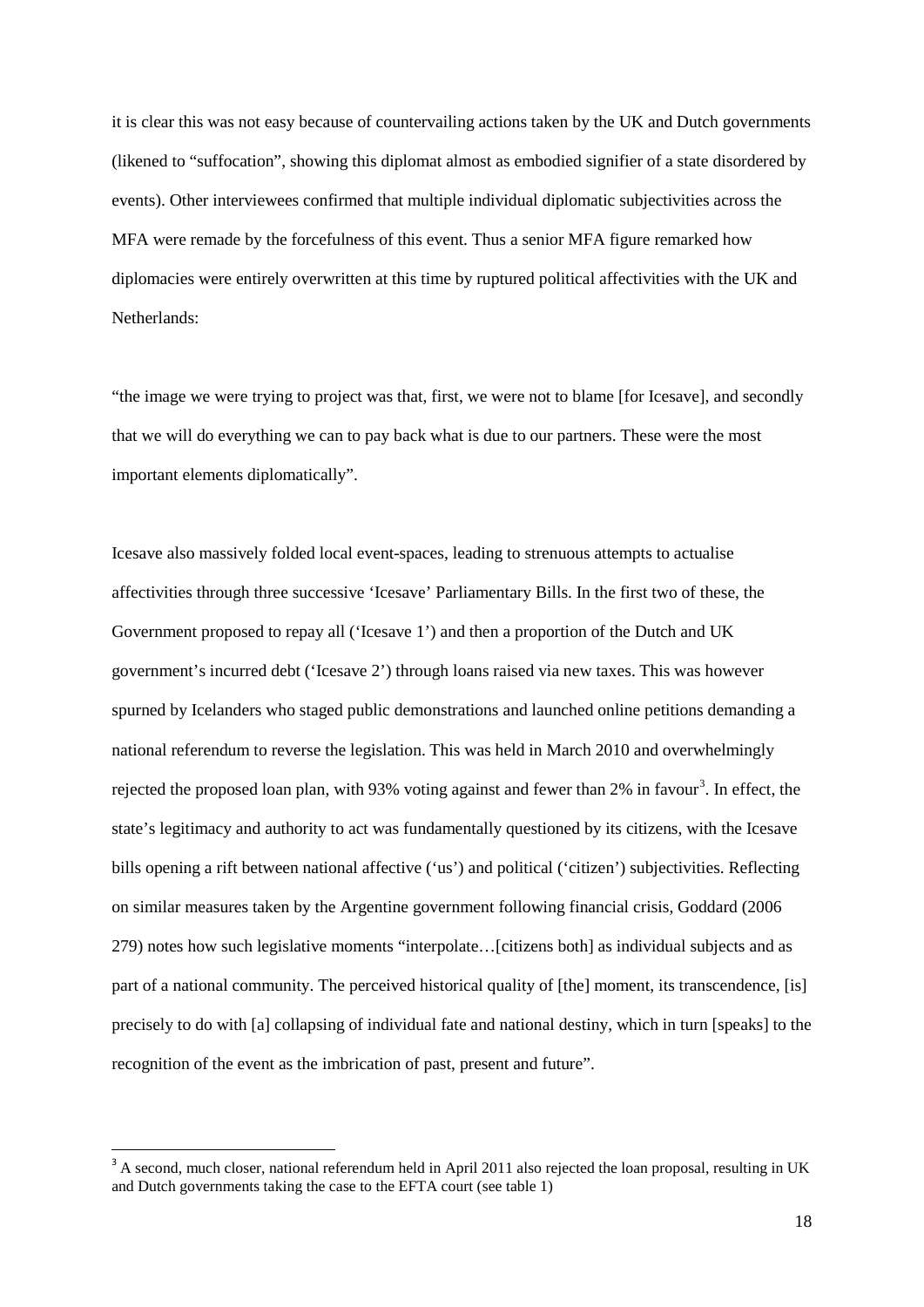Icesave's geopolitical teleconnections also recast affectivities with the EU. At a press conference on 12 November, EC President José Manuel Barroso noted the Icesave dispute must be resolved before further EU financial assistance was made to Iceland over the *kreppa*. Foreign Minister Ingibjörg Gísladóttir commented ruefully that "We are isolated when all 27 EU member states agree that we have to reach an accord on Icesave" (Mason 2009). In interview, a senior Ministry source was blunt in assessing the effects this had on diplomatic capacities to narrate foreign policy, and how this felt personally:

"When it emerged in our media that…Brussels was going to allow the EU institutions to assist the British and the Dutch with their claims against us through the IMF – when this burst forth in the media, that was a real kick in the balls. We acknowledged that later, but at that time we didn't have good intelligence and we didn't know that they had a meeting with the ECOFIN, the Council of Finance Ministers, where this came out. That was a low, I can tell you".

Icesave thus caused huge surge in affectivities and materialities across European financial and state assemblages at exactly the time Iceland brought forward the state project of EU accession. Moreover, other unforeseen teleconnections now also began to materialise around components of Iceland – EU.

# The Iceland – EU assemblage: geopolitical teleconnections around the 'Mackerel war'

Iceland is a fluid sea-land ordering anchored by enormously productive fish stocks (Clark and Jones 2017). Maritime assemblages (fish species, fishing communities) and state apparatus of control (fisheries regulations, and geohistoric struggles to establish Iceland's Exclusive Economic Zone (EEZ)) were therefore central to Iceland – EU's emergence, with fish literally emblematic of this assemblage (Figure 1).

# [**INSERT FIGURE 1 HERE**]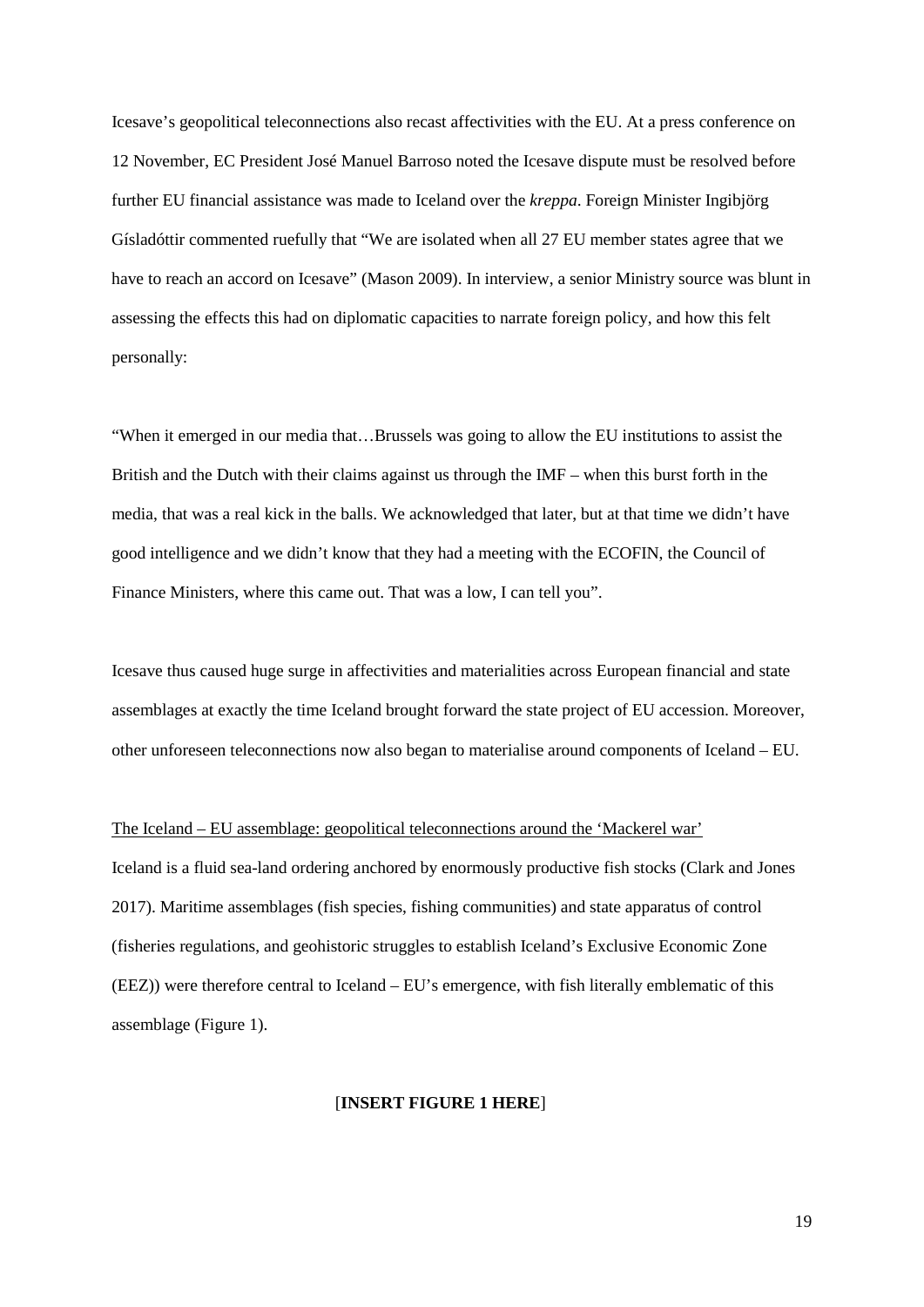So it was unsurprising that in its *General Position* statement, the Coalition Government emphasised in colourful language the importance of these maritime flows to Icelandic livelihoods:

"In the history of a fishing and seafaring nation like Iceland, fisheries also constitute our cultural history and are an important part of our self-identity.... They are the life blood of the Icelandic economy" (MFA 2010, 5).

While the Government sought to control maritime assemblages this way as state-sanctioned geohistory, infinitely more material-affective forces remained submerged, extending far below the island. Just a month after publication of the *General Position* statement these manifested as upwelling of warm waters in the Atlantic Ocean, bringing enormous mackerel shoals much further north than usual to spawn in Icelandic and Faroese waters. With mackerel in Iceland's EEZ, intensities of the *kreppa* resurfaced. This enormous material excess connected with acute economic hardship of Icelanders and the exigencies of multiple times and spaces of the state. In turn, diplomats saw the potential of fostering material-affective symmetries with the country's successful defence of its fisheries stocks in the 1950s, 1960s and 1970s during the 'Cod Wars' with the UK. Crucially, this teleconnection depended upon buccaneering statecraft and swift, decisive action. The result was "cash-strapped Iceland" (Davies 2010) unilaterally declaring a huge increase in mackerel quota from 2,000 to 130,000 tonnes.

The material force of millions of tonnes of migrating fish released political affectivities not just in Iceland, but also among fishing communities and fisheries sectors thousands of kilometres distant in Ireland, the UK and France. These were directly routed into ongoing EU prenegotiations via the *General Position* document within which fisheries was flagged as a key chapter for discussion. We show here how these excess materials and affects actualised at different rates and intensities as myriad events, dissolving affordances needed to coalesce Iceland – EU and disrupting diplomatic subjectivities.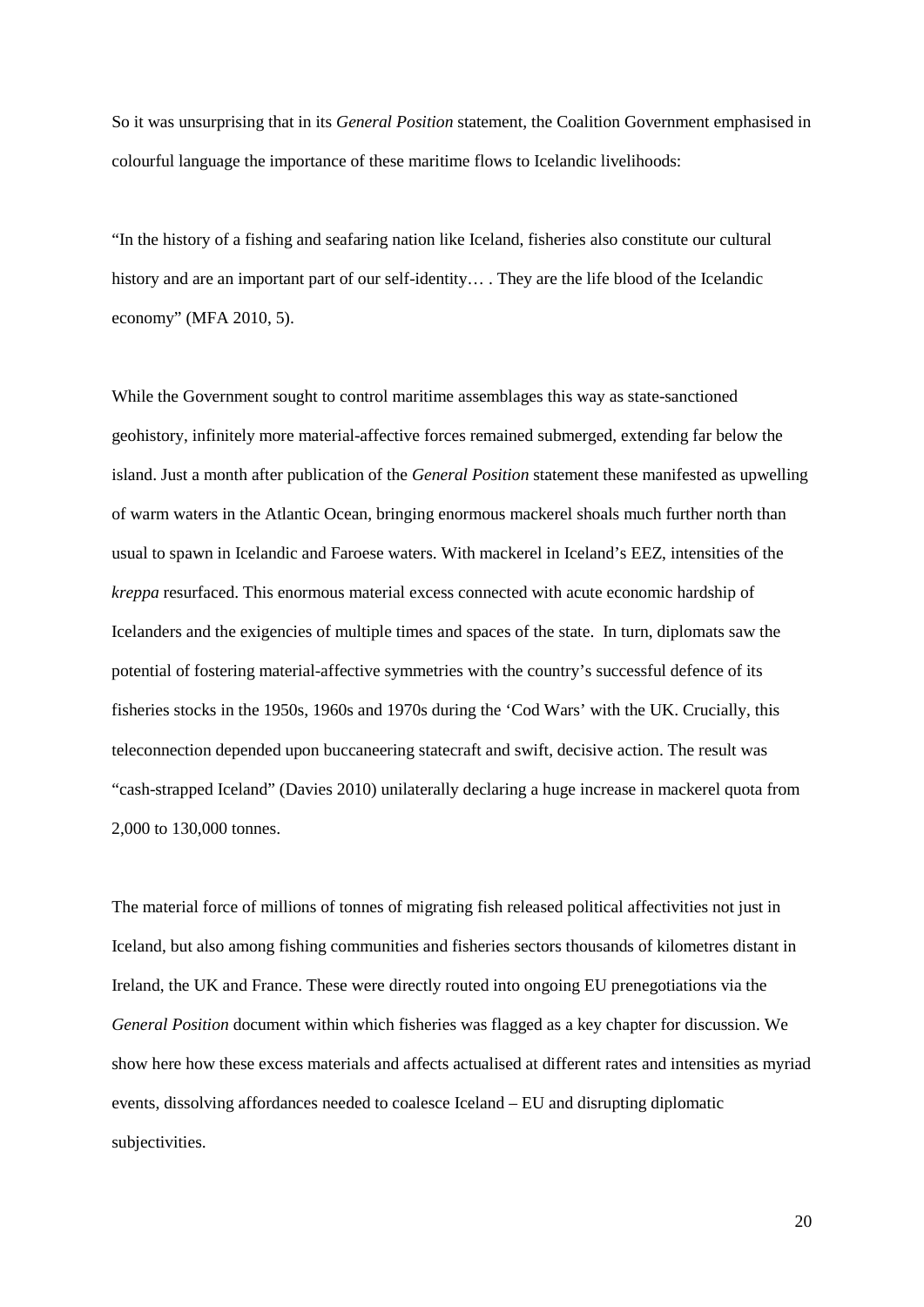Interviewees characterised the pull of mackerel volumes on diplomatic bodies as "visceral". Noteworthy was heated discussion in the European Parliament on imposing trade sanctions on Iceland in response to its unilateral hike in mackerel quota. In interview, one Icelandic diplomat based in Brussels recalled his immediate feelings and how this meant diplomacies-in-action needed to be ramped up:

"The mackerel business was very intense. The EU was proposing very tough measures, debated in the European Parliament, and I remember an Irish counterpart talking about all sorts of trade sanctions that I knew were illegal under WTO rules and the EEA agreement. We were aghast at trade sanctions being proposed against us, so I had to cultivate the big players. And at that time, what we were trying to project – the MFA here, and me through my work in Brussels – was the general picture that Iceland was a fishing country. It survives on trade, and fishing sustainably… .And in terms of mackerel, we also tried quite cleverly I think to address this, saying the debate should be settled on the basis of scientific guidance and advice, not national claims or counterclaims".

These comments encapsulate how Icelandic diplomats strove to tame affective excess ("claims and counterclaims") of EU states by using scientific data and technological codings unavailable to other countries: a means of taking heat out of debate and slowing down political time by striating turbulent geopolitical affects into more manageable discussions. This teleconnection was helped by the EU's acknowledging the world-leading Icelandic technologies of fisheries management (including the Independent Transferrable Quota system and fisheries stock monitoring) as key in reforming its problematic Common Fisheries Policy. As important was the way close working collaborations between Icelandic diplomats and their EU peers were tapped for information gathering in Brussels. As one senior diplomat commented:

"Myself and my closest associates in the MFA were very well informed. And we did this through the diligence of our Embassy in Brussels – we've by far our largest overseas presence there. And our aim with these staff is for all of them to be very well connected. So we knew always when there was going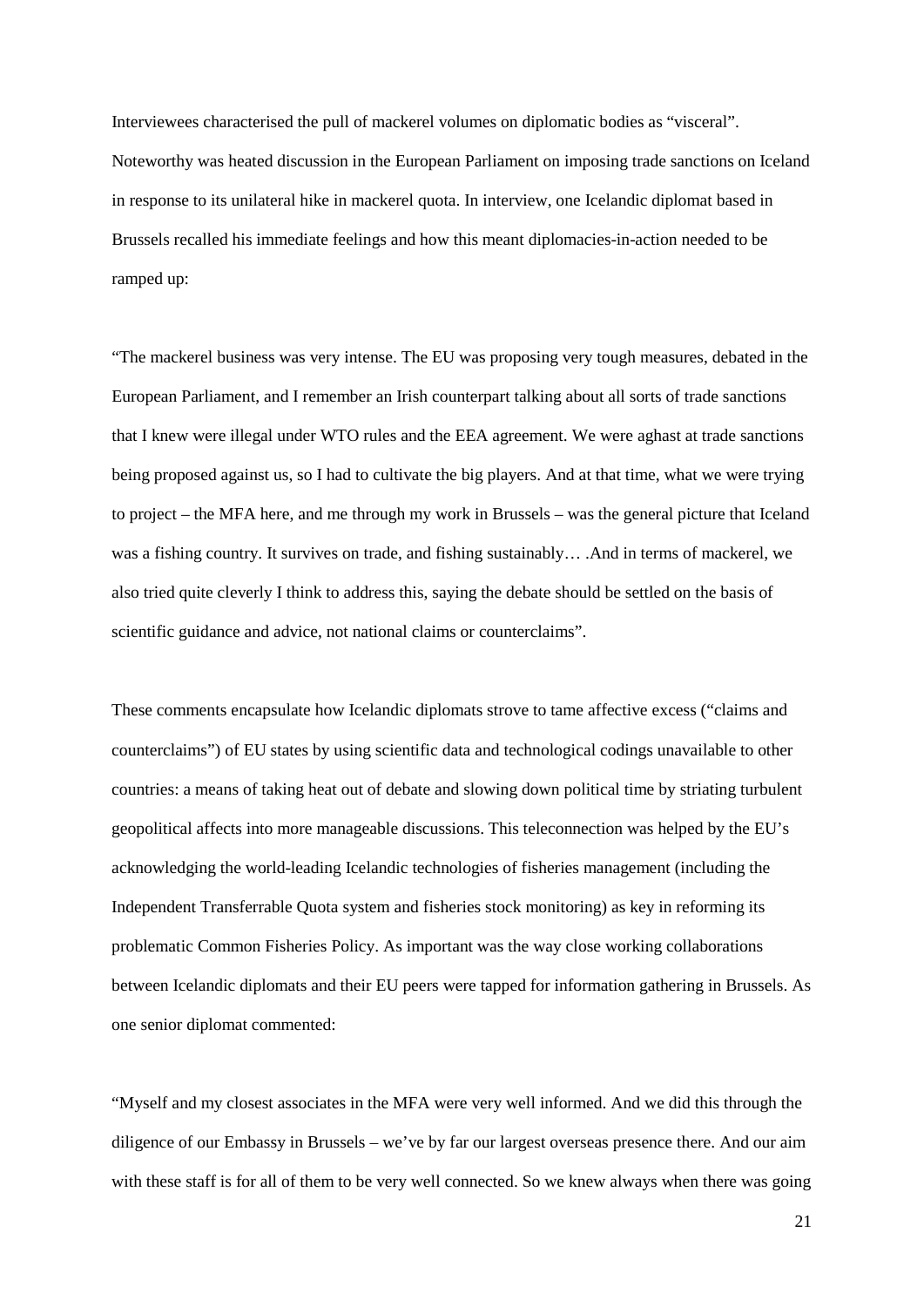to be a meeting of the Fisheries Ministers and what was going to be proposed, and what the positions of the different countries would be. We had extremely good information on the positions of everyone, and pretty soon found out who was two-faced and who was telling us the truth".

Yet as the Mackerel war wore on, corralling these affectivities meant imprinting the materialities of fisheries onto more and more elements of Iceland – EU, just when wider affordances were needed to ensure its viability. In effect, the elusive, quicksilver movements of mackerel wove a net around the ongoing accession talks. This net was tightened further by EU member states around the Atlantic whose fishing communities were now lobbying for a share of the mackerel bonanza. The timing of mackerel mobilities with the diplomacies-in-action needed to actualize Iceland – EU was therefore crucial. As a senior Ministry source observed:

"You know, with the Irish especially in 2010 it was always a hall of mirrors…they 'always supported us on the accession' [makes speech mark gestures], you know, just 'not right now'. The [Irish] Fisheries Minister was often making very negative and harmful official declarations. But of course the Irish 'always offered us wholehearted support' [gestures again] – just not publicly. But they are Celts, so there was always some resonance there<sup>[4](#page-22-0)</sup>. Now with the French it was quite a different story. Gradually it dawned on me that if you were talking about [Icelandic] accession, the French were against it. And they wanted to be very tough on me, on the Icelandic position, so there was a precedent there when and if the remaining Balkan states applied – you know, 'well, we made an example of Iceland, they had to go through the eye of an needle, so you'll go through it as well'. They never told us so of course, and would claim even today that they never opposed us. But they burrowed into the southern European delegation, and got them to complain to Barroso that they definitely didn't want the fisheries chapter to be opened, which of course was vitally important to our application; and that they wanted tough opening benchmarks from the Commission for fisheries. So the only option we

 $\overline{\phantom{a}}$ 

<span id="page-22-0"></span><sup>&</sup>lt;sup>4</sup> These positive affectivities are explained by Iceland tracing its roots to an independent 'Commonwealth' founded in 930AD, when a community of people of Celtic and Nordic origin settled the country.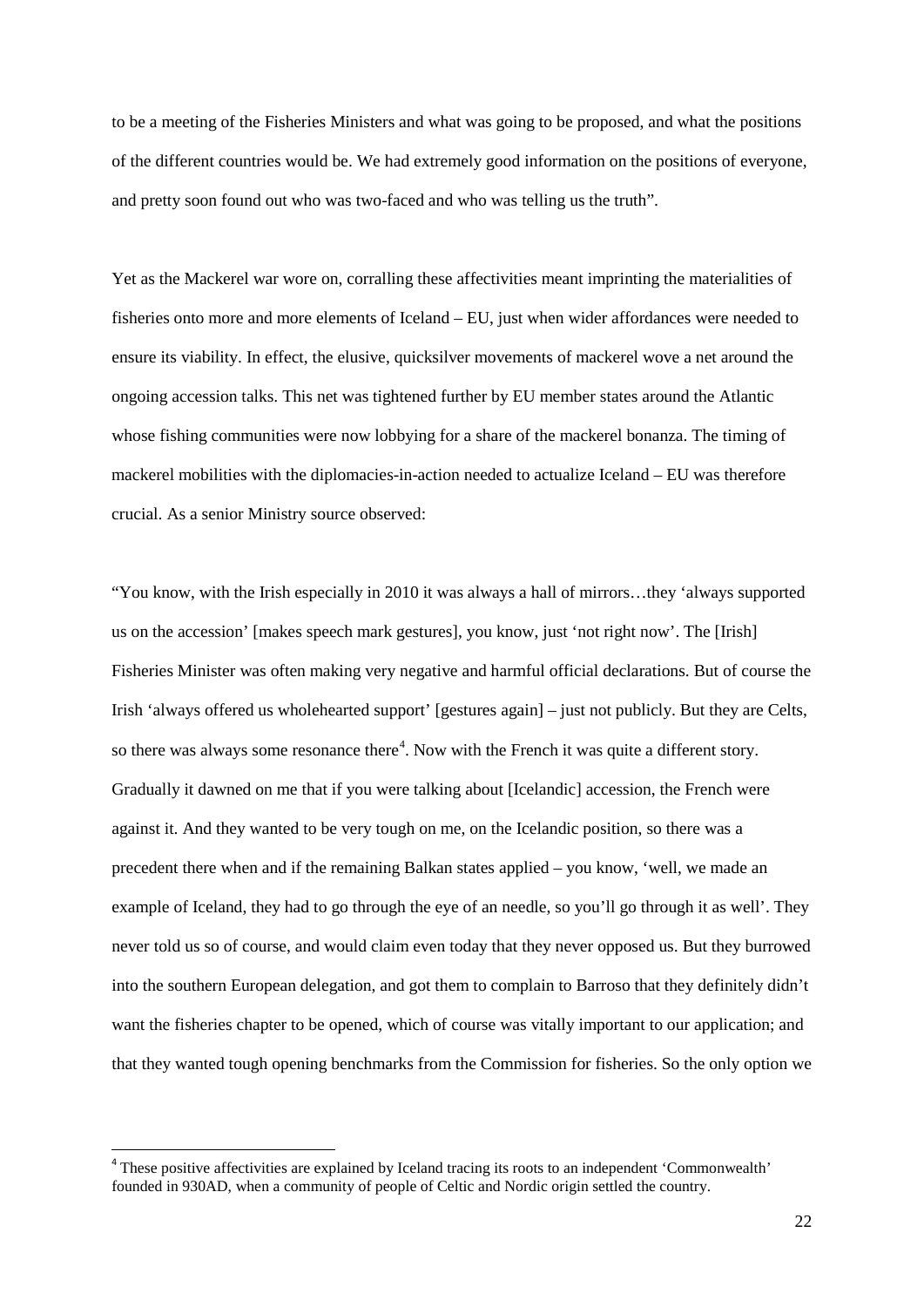had was to always play as well as we could the candidate state card, to prevent the Irish and the French taking us to the cleaners over mackerel quota. That was really important at this time".

The cascading traceries of events are clearly exposed here, as is the interviewee's fury over ruptures in political affect with southern European delegates – and vehemence at this being allegedly stoked by French diplomacies<sup>[5](#page-23-0)</sup>. Apparent too is French awareness of how multi-terminous unfolding events might act as symmetrical "templates of possibility" (Berezin 2012 613) for future EU accessions by Balkan countries. Crucially, this meant Iceland had to invoke its candidate country status to annul rival diplomatic performances of "the constant, stupid threats of the mackerel trade sanctions". However, this only came at the cost of dissipating political affectivities needed to underwrite Iceland – EU. The resulting animosity around Iceland – EU was characterised pithily by Struan Stevenson, Scottish MEP and senior vice-president on the EP's Fisheries Committee:

"Here is a nation coming to the table to become a member of the EU. Yet, what have they given us? …Financial problems with their referendum and refusing to pay the debts they owe Britain. And now they are acting in this extraordinarily aggressive fashion over fish stocks. What they are doing is effectively illegal, unreported, unregulated fishing".

Immense mackerel migrations thus sparked multiple spontaneous teleconnections, causing roil in 'inside' and 'outside' assemblages to rupture and reconfigure Icelandic geopolitical power and diplomatic capacities to narrate foreign policy. Already set back by Icesave, Iceland – EU seemed to be overwhelmed by the material forces unleashed by the seas.

# Disassembling Iceland – EU and different diplomatic closures of the event

**.** 

Preaccession negotiations limped on through 2011 – 13. Following Icelandic elections in June 2013, the incoming Centre-Right Government, sceptical of closer European affiliation, set out new

<span id="page-23-0"></span><sup>&</sup>lt;sup>5</sup> We thank a referee for pointing out that everyday popular perceptions of Iceland in Portugal, Spain and Italy were enhanced by this episode, as Icelandic citizens were seen as the driving force behind this change in foreign policy.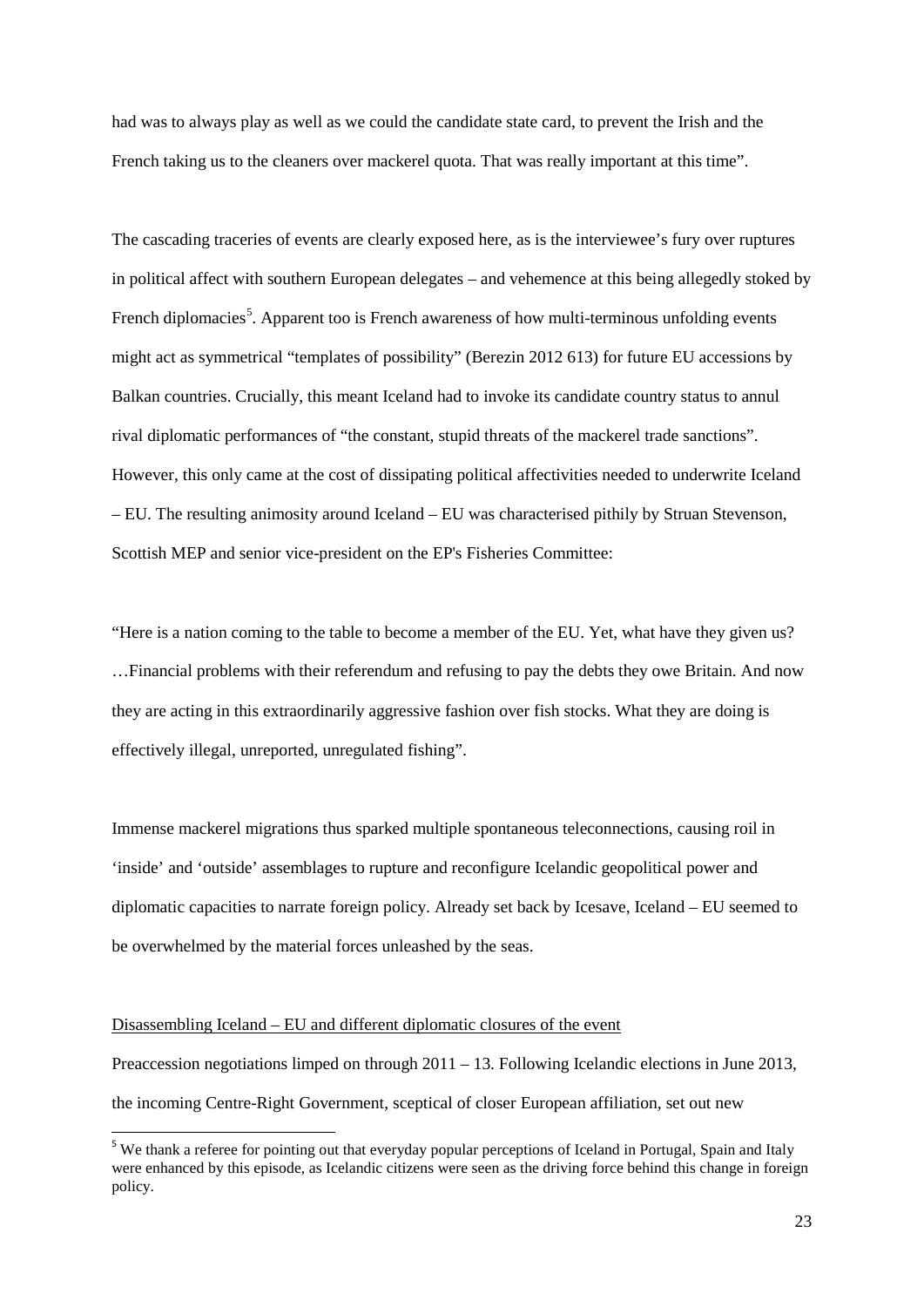diplomatic timings and tempo for Iceland – EU by informing the European Commission that it intended to "put the negotiations on hold", as there was little public appetite for proceeding (MFA 2013). Despite requests from EC President José Manuel Barroso to clarify Iceland's long-term intentions "without further delay…the clock is ticking" (EC 2013), the response from Reykjavík was muted. Foreign Minister Gunnar Bragi Sveinsson gnomically remarked "The [Icelandic] government is in agreement on this subject…the [accession] process has been suspended. But nothing has been closed down, and we will improve our communication and strengthen our ties with the EU without actually joining" (MFA 2013).

Sveinsson's assurances notwithstanding, this resetting of diplomatic relations had consequences. As political affectivities around Iceland – EU changed, intensities between its constituent assemblages waned. Elements began to break away, with the MFA negotiating committee wound up in September 2013. On 12 March 2015, the MFA issued a press release noting "The government considers that Iceland is no longer a candidate country and requests the EU to act in accordance with this from now on" (MFA 2015), with a formal letter from Sveinsson announcing this decision delivered to the European Council. Yet at a Press Briefing the next day, a EU spokesperson claimed the Icelandic Government had *not* withdrawn its candidacy, but instead suspended negotiations for two years: "If at the end of this period they wished to withdraw, this would need to be lodged with the European Council" (EC 2015). In February 2017, the present Government pledged to hold a parliamentary vote on staging a referendum to restart negotiations. So far this had not taken place. Hence questions arise over whether Iceland's request for membership has been withdrawn, and what is the fate of Iceland – EU. These are answered by the different ways Icesave's virtual multiplicities were actualised by and through the varied political times, venues and actors of rival Icelandic and EU diplomacies, with both seeking to narrate different closures to the unsettling of EU-Iceland relations instigated by the *General Position* document. Geopolitical teleconnections thus structure moments of dissolution of assemblages, as much as their immanence.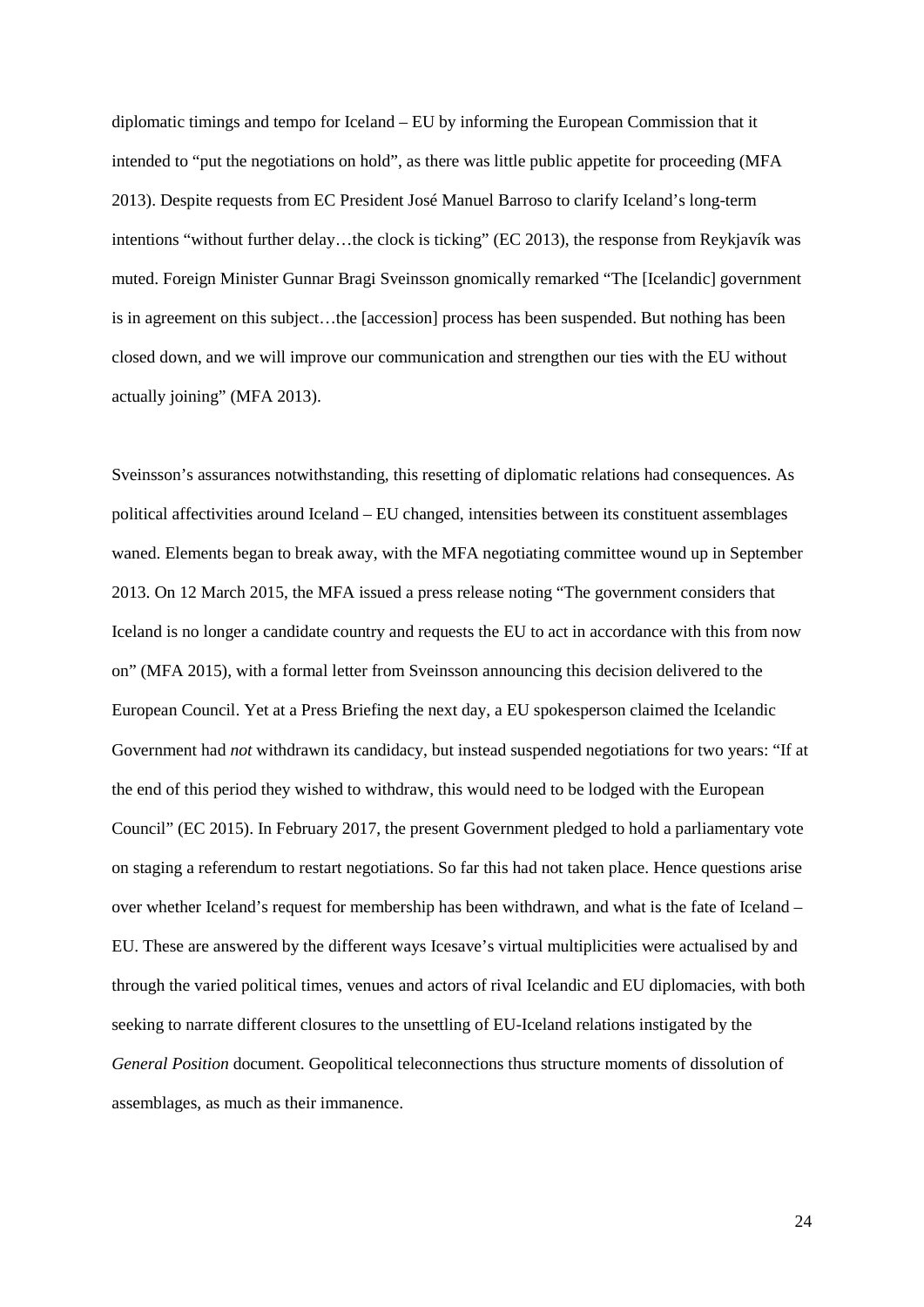The MFA's claim of Iceland – EU being the product of carefully calibrated statecraft is thus lacking. Certainly, prenegotiations generated intensities between assemblages, bringing material credibility to the EU membership bid. This meant eliding the *kreppa's* evental flows to fashion a state project of pre-accession, and ordering, coordinating and performing diplomacies-in-action, notably around Icesave and mackerel (eg. depicting the Mackerel War as a symmetrical evental continuation of the Cod Wars once shoals entered the EEZ). It also required coding the circular times of events to make them tractable to domains of state responsibility (eg. 'foreign affairs'), timing (eg. the precise moment chosen to submit the membership application), and tempo (eg. certain events being dramatized as 'significant' by suddenly intensifying diplomatic activities and 'effort'). This needed credible, coordinated diplomatic performances in the face of counteractualizations of the same event by the EU (eg. the MFA's "clever" handling of the mackerel dispute in the face of EU disapproval and sanctions). Similarly, efforts to organize materials and affects relating to Iceland – EU were badged as realms of professional diplomatic expertise (eg. the 'uniqueness' of Iceland tendered in the *General Position* document). The MFA's account thus sought to portray the Icelandic state as *the* central massing figure controlling the political affectivities and material forces of posthuman events, playing up certain intensities while shutting down others. In every diplomatic sense then, state maintenance is high maintenance.

Crucially though this is only one line of flight for the Iceland – EU assemblage – a trajectory seeking to legitimise the state's sovereign authority to act in times of economic collapse. We have argued a more complete account of the intertwined events around the *kreppa* and Iceland – EU lies in material affordances and geopolitical energies proving decisive to this assemblage. Key here is how material and affective intensities reverberated between near assemblages and those thousands of kilometres from Reykjavík, demanding diplomatic attempts to tether the events these intensities unleashed to state-sanctioned narratives. The resulting geopolitical teleconnections bring to light mundane as much as transformative events: the innumerable individual acts and lives discharging affective forces to determine the Icesave referendum outcome; the patterns of interference caused by multiple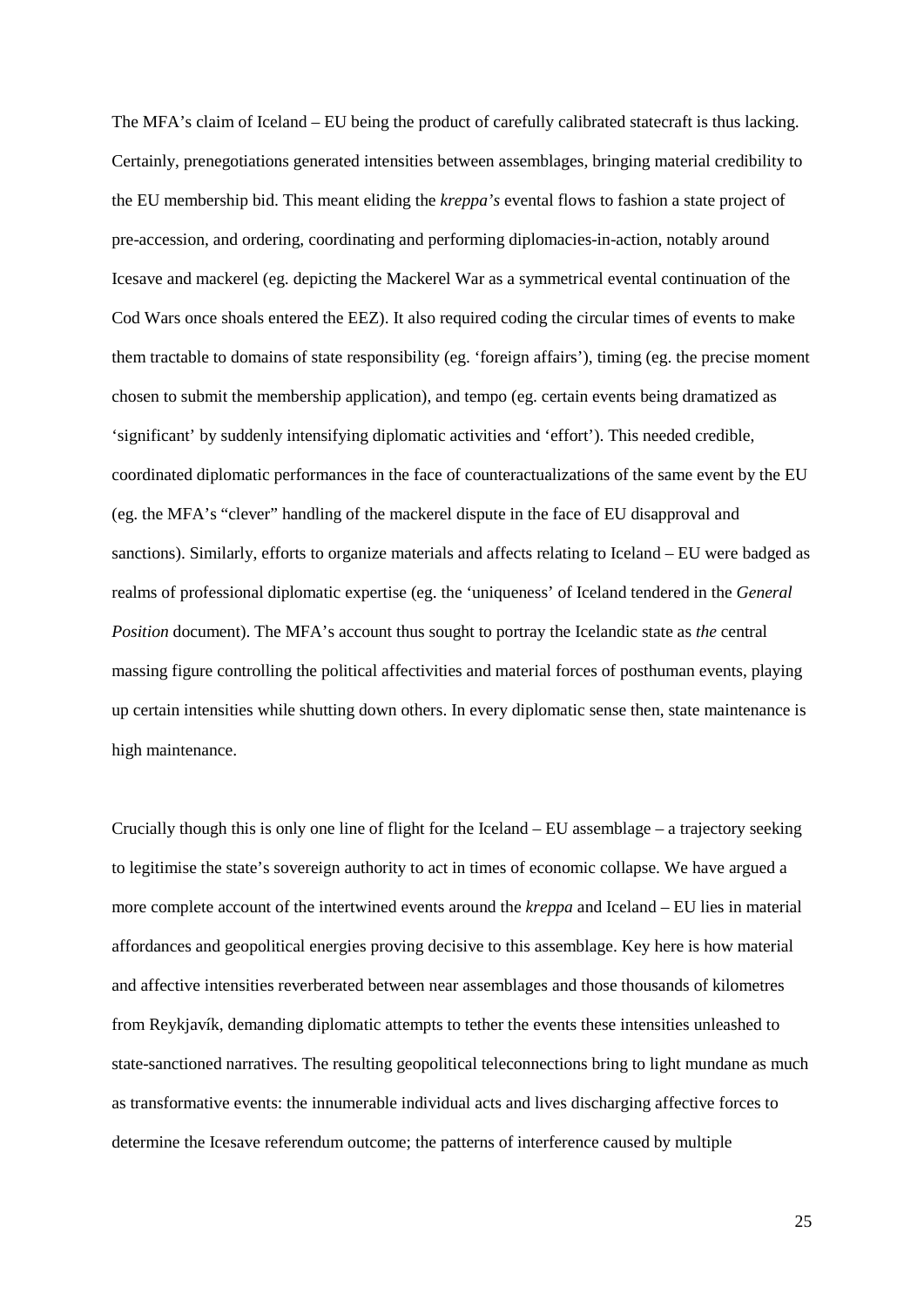teleconnections piling up in some spaces and times; and how uncaptured elements of the *kreppa-*asvirtual-event continue to fold space-time.

Overall, we contend scrutiny of geopolitical teleconnections gives valuable new insights into diplomatic capacities to narrate foreign policy. This concept transcends the ploys of statecraft to acknowledge the withheld and withdrawn properties of materials, things and territories. It decentres Iceland's diplomacies-in-the-act to show the significance of multiple material flows, affective intensities and collective agencies in the making of diplomatic bodies and worlds. Ultimately, just like all state diplomacy, Iceland's narration of foreign policy sought to break the continual flow of events for partisan geopolitical purposes.

# Conclusions

This paper has brought together thinking on assemblage and topologies to develop the concept of geopolitical teleconnections as a tool to examine diplomatic efforts to control material-affective excess of events by asserting state presence. We have illustrated the concept's value by examining how diplomacies-in-the-act tried to impose the linear time of the Icelandic state onto geopolitical turbulence around its prenegotiations over EU membership, itself a direct response to the 2008 financial crisis. This comprised temporal ordering through diplomatic scripts (the *General Position* statement), performances (bilateral negotiations, hosting EU and member state visits) and practices in efforts to map unpredictable events onto the spacetimes of the Icelandic state, with the goal of securing geoeconomic and geopolitical shelter for the country from the EU. We have shown how these diplomacies grappled with the material-affective circulations of virtual events, only to be swept aside by their protean forces (including vast fish migrations and enormous volumes of monetary and financial flows) recomposing the island's identities and political subjectivities.

We have not simply argued for the existence of geopolitical teleconnections, but instead have shown how decentring diplomacies-in-the-act contests mainstream views that diplomatic events are somehow rational, cognitive acts of statecraft. In its place, complex diplomatic entanglements with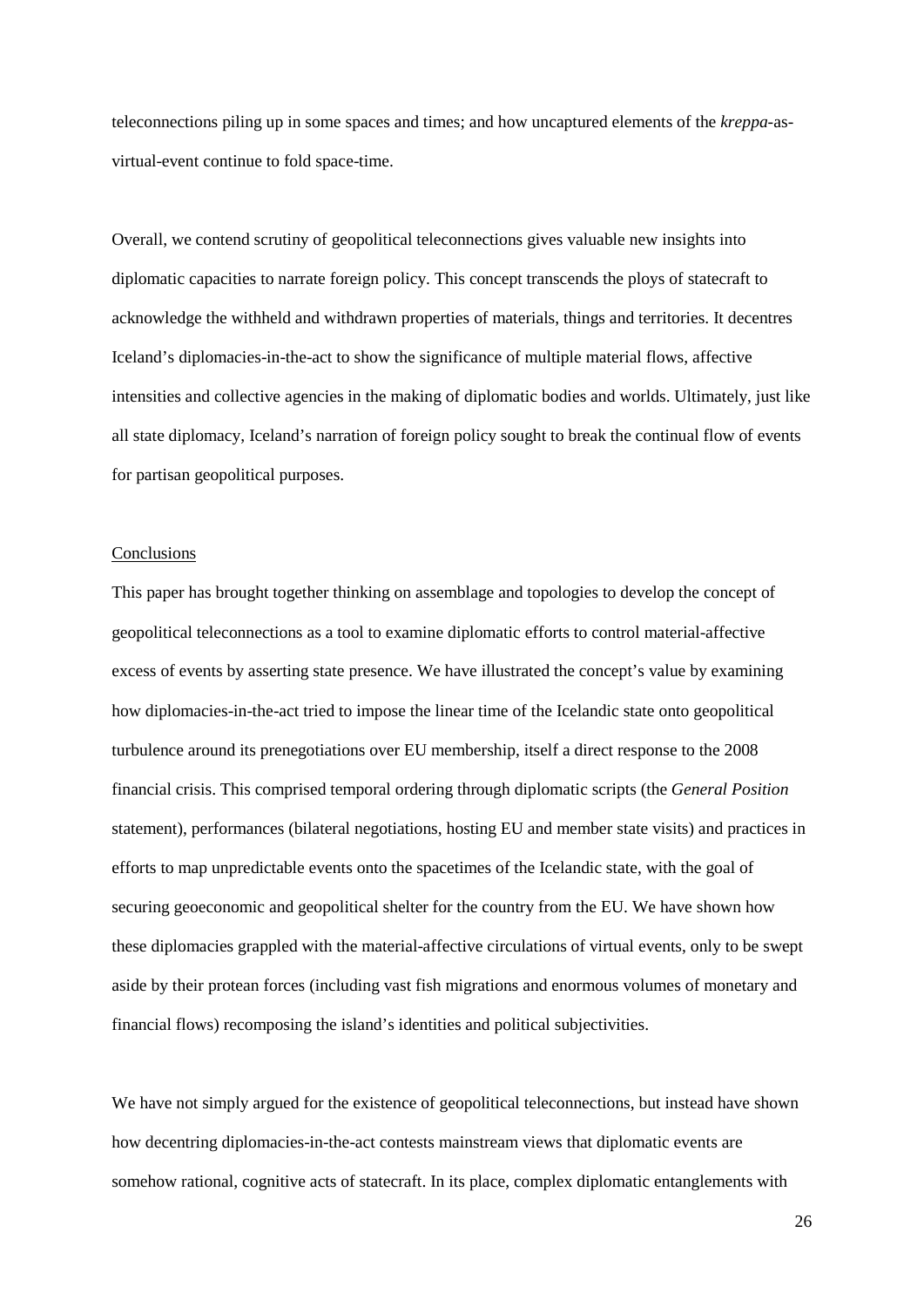more-that-human agencies are disclosed that profoundly influence state attempts at temporal ordering via foreign policy. Notably, the extended spatio-temporalities of posthuman events link local geographic contexts with numerous outside multiplicities, often over vast distances – from the small of claimant's documents in reinforced crates in a Dutch bank, to the unanticipated of emergency UK anti-terrorism legislation and European Parliament plenary sessions, to the immensities of (mackerel) species migration. These material and affective capacities cannot be contained, predicted or directed with any certainty, and attempts at control by imposing the strictures of linear time merely serve to expose the frailties of state diplomacy.

Geopolitical teleconnections also open out new directions in research on how evental cascades recompose assemblages to jolt diplomatic bodies and subjectivities, prompting states of disorder/disordered states. Further work here could focus on how diplomats negotiate the dissolution of assemblages through moments of shock, anxiety, creativity, and changed emotions, and how they decompress after these moments. Diplomacies in-the-act will likely vary with age, experience, ethnicity and gender (cf. Enloe 2014; Herzl 2014). Teleconnections thus contribute to assemblage theory by showing the extensities of bodily feelings and affects coursing through/around diplomatic events. Similarly, the study reveals how larger assemblages are shaped by the events through which they have passed, their interior components, and their exteriorities. Thus state-sanctioned geohistories are central to diplomacy's actualisation of events, as they comprise assemblages with the necessary material-affective dispositions to sustain state identities in the modern geopolitical imagination. Our analysis of the empirical terrain of Icelandic foreign policy shows how these geohistories are mobilised to furnish temporary stabilisations and hiatuses within assemblages that crucially make possible "circumstantial worlds" for new diplomatic initiatives (McCormack 2016 3). Teleconnections thus offer a powerful means of understanding the precarious nature of states in contemporary geopolitics, where "the warping of temporality by power, the appropriation of historicity by the claimers of sovereignty...may be consciously or even aggressively directed" (Clark 2019, 212). From this perspective, the state is emphatically *not* a stable political – territorial entity,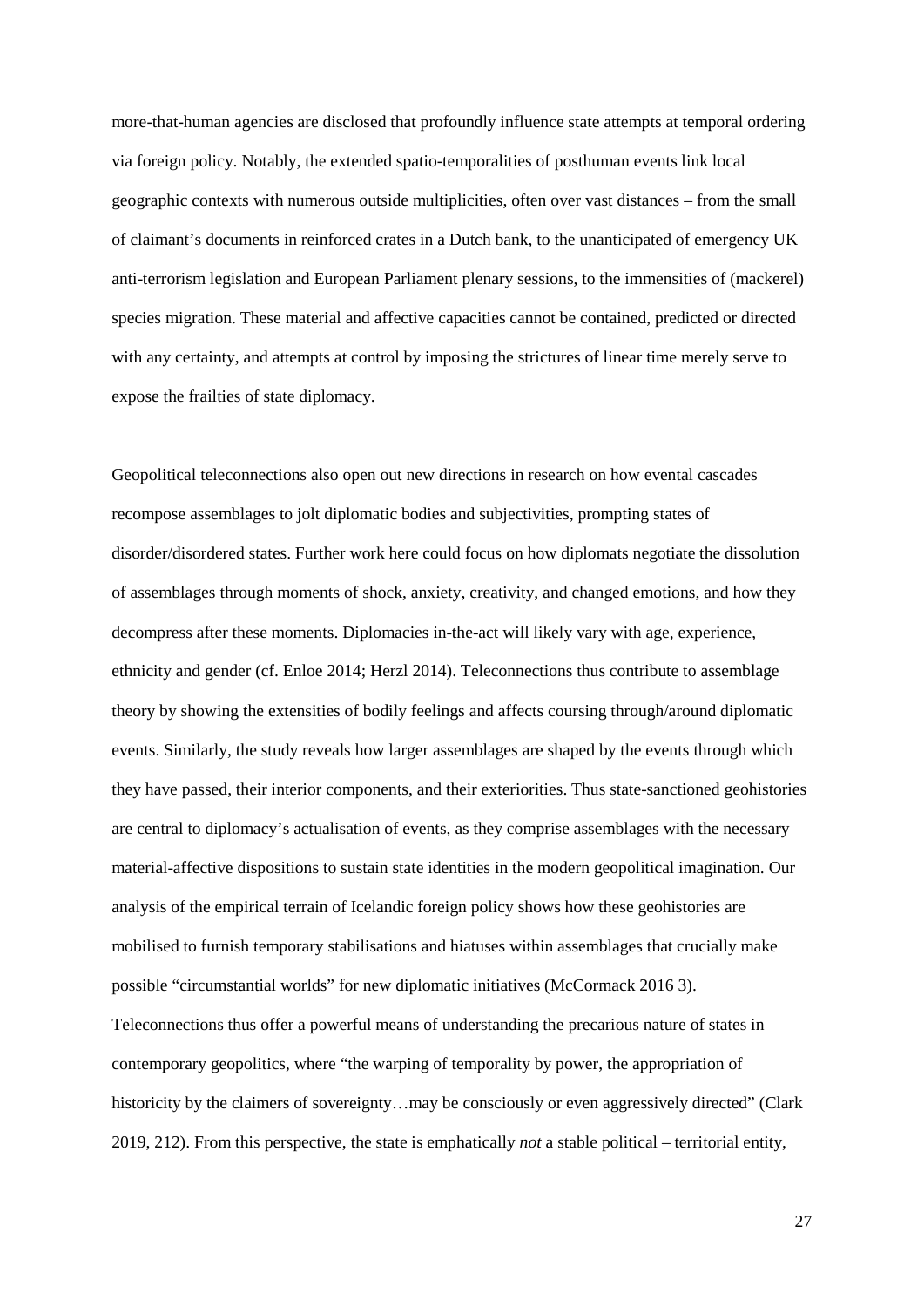but a congeries of assemblages and past – present – future events in teleconnected spacetime, with diplomacy providing one means of giving a sense of permanency to something profoundly unstable.

While we have introduced new areas for research, there is clearly more work to be done in clarifying the imbrications between virtual and actualised diplomatic events. Not least, we have shown that diplomatic worlds are sensed by diplomatic bodies in ways that go beyond the chronologies of actualised events. If virtual events do indeed exceed attempts at diplomatic ordering and codification, what effects do their surplus affective and material energies have in terms of associated sensations? This raises the question of how the 'only felt' of affectivities and the 'only thought' of codings might be traced on diplomatic bodies, and how and in what ways the uncaptured moments of virtual events fold diplomatic worlds. Such work could enable new ways of "examining the dynamic relations by which, on one hand, the borders and territories of the world order are maintained, challenged, and (re)defined; and on the other hand, [how diplomats] constitute themselves as subjects and communities capable of transformative agency across and within such border laden realities" (Mitchell and Kallio 2017, 1). Exploration of how these diplomatic sensations are experienced at a variety of spatial and temporal registers – and their imbrication with diplomatic fields of rules, norms and behaviours – now needs urgent attention.

# **References**

Adam, B. (2004). *Time.* Polity Key Concepts Series. Cambridge: Polity Press Adam, B. (2008). Of timescapes, futurescapes and timeprints. Presentation given at Lüneburg University, 17 June.

Agence France Presse. (2008) Britain vows to protect savers. 8 October.

Allen, J. (2011). Topological twists: power's shifting geographies. *Dialogues in Human Geography,* 1 (3) 283–298.

Anderson, B. (2016). *Encountering affect: capacities, apparatuses, conditions.* London: Routledge. Anderson B., Harrison, P. (2010). 'The promise of non-representational theories', in Anderson B., Harrison, P *Taking-place: non-representational theories and geography*. Farnham: Ashgate, pp.1-36.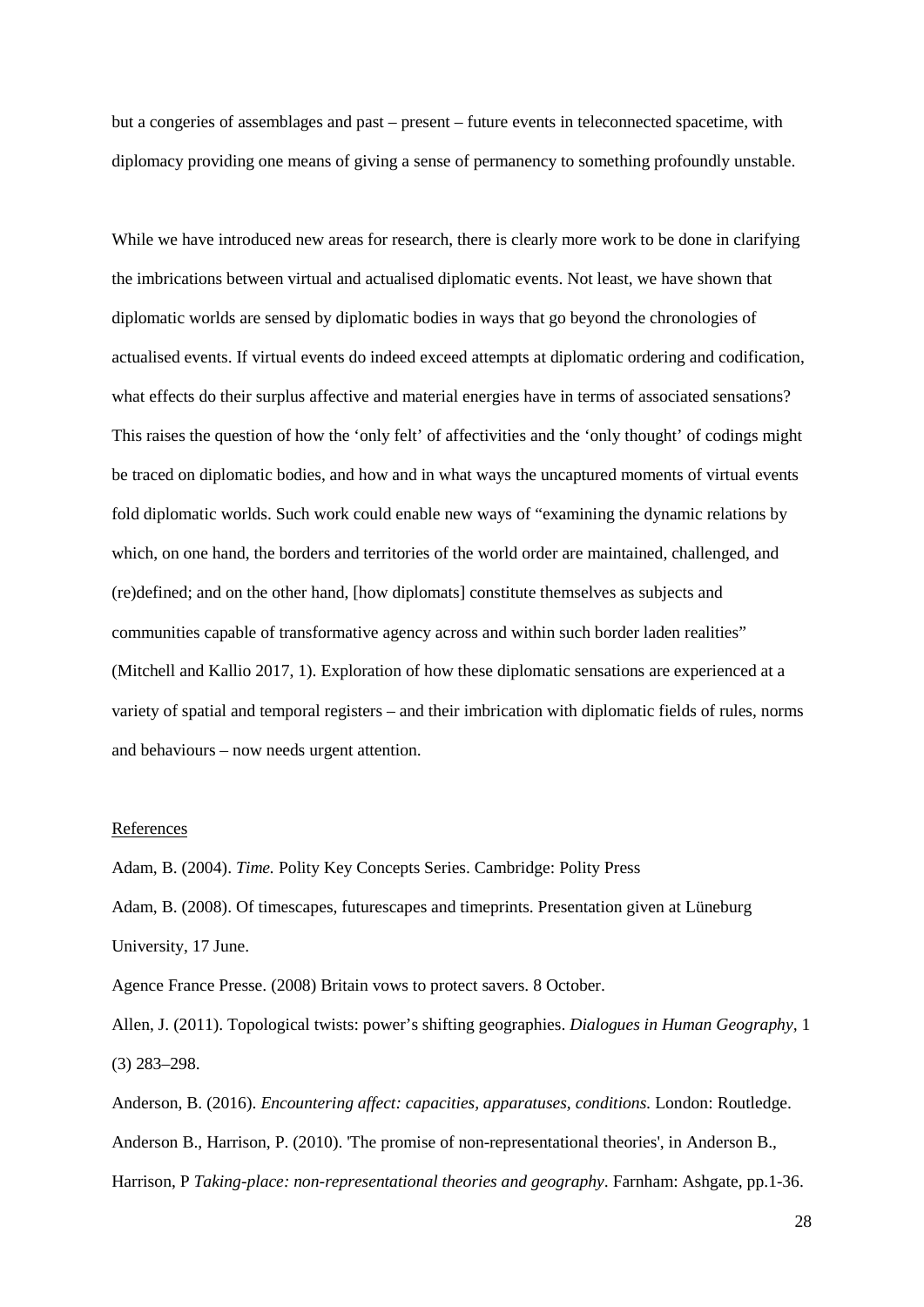Anderson, B., McFarlane, C. (2011). Assemblage and geography. *Area,* 43 2 124-127.

Badiou, A. (2005). *Being and event*, trans. Oliver Feltham. London: Continuum Press.

Berezin, M. (2012). Events as templates of possibility: an analytic typology of political facts. In

Alexander J, Jacobs R and Smith P (eds) *The Oxford handbook of cultural sociology*. Oxford: Oxford University Press, pp.613–635.

Bennett, J. (2009). *Vibrant matter: A political ecology of things*. Durham: Duke University Press.

Bergmann, E. (2014). Iceland: A postimperial sovereignty project. *Cooperation and Conflict*, 49 (1) 33–54

Bevernage, B., Wouters, N. (eds) (2018). *The Palgrave handbook of state-sponsored history after 1945*. London: Palgrave Macmillan.

Brenner, N., Elden, S. (2009). Henri Lefebvre on state, space, territory. *International Political Sociology,* 3 (4) 353-377.

Clark, C. (2019) *Time and power: visions of history in German politics from the Thirty Years War to the Third Reich.* Princeton: Princeton University Press

Clark, J., Jones, A. (2012). After 'the collapse': strategic selectivity, Icelandic state elites and the management of European Union accession. *Political Geography* 31 (2), 64-72.

Clark, J., Jones, A. (2017). (Dis‐) ordering the state: territory in Icelandic statecraft. *Transactions of the Institute of British Geographers*, *42* (1), 123-138.

Cornago, N. (2018). Beyond the media event: modes of existence of the diplomatic incident. *Place Branding and Public Diplomacy,* 14 (1), 64-73.

Davies, S. (2010). Britain prepares for mackerel war with Iceland and Faroe Islands. *The Guardian,* 22 August.

Decuypere, M., Simons, M. (2016). Relational thinking in education: topology, sociomaterial studies, and figures. *Pedagogy, Culture & Society*, 24 (3) 371-386.

Deleuze, G. (1990). *The logic of sense*. London: Athlone.

Deleuze, G. (1994). *Difference and repetition.* New York: Columbia University Press.

Deleuze, G., Guattari, F. (1987). *A thousand plateaus.* Minneapolis: University of Minnesota Press.

Deleuze, G., Guattari, F. (1994). *What is philosophy?* New York: Columbia University Press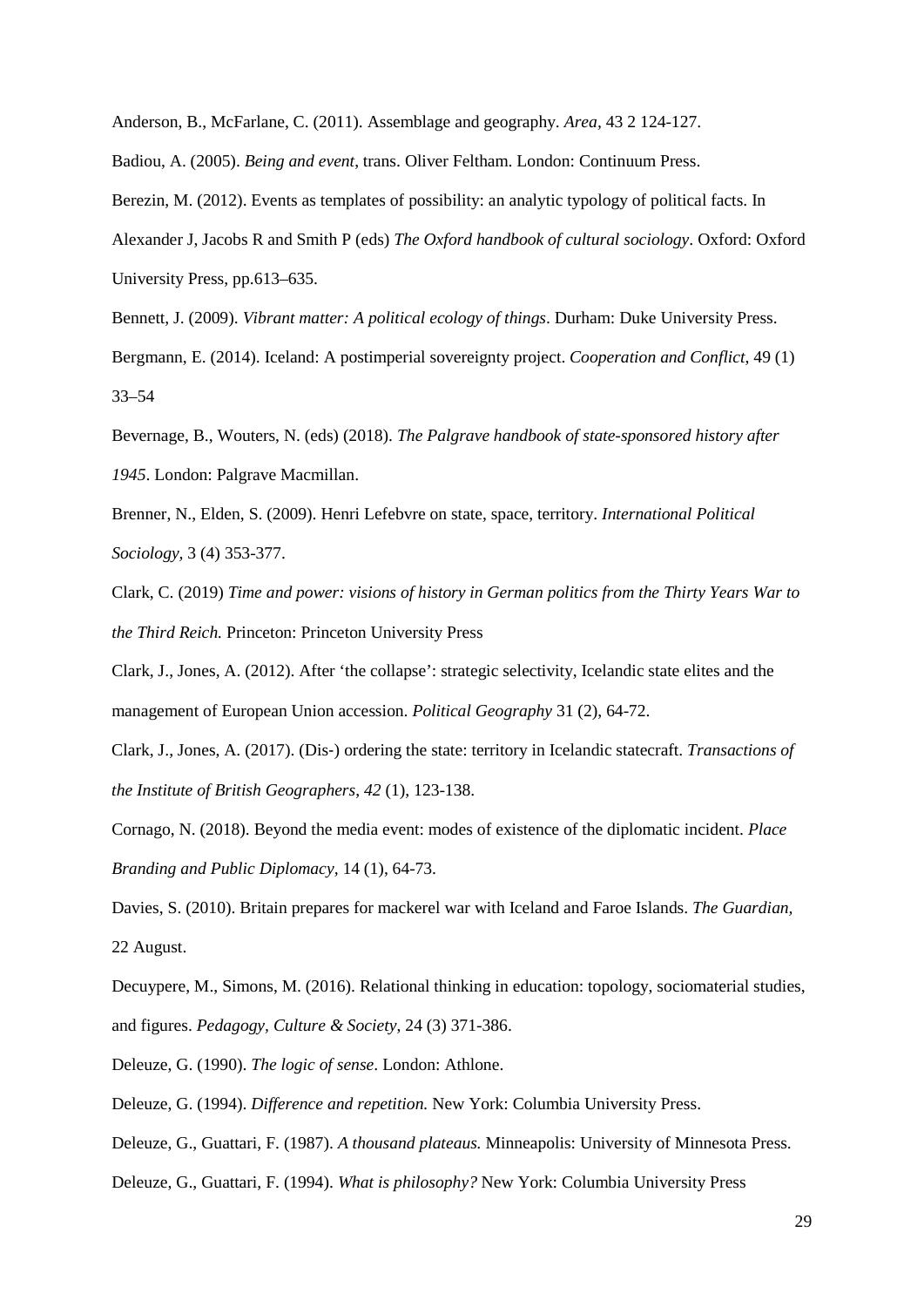Dilkes-Frayne, E., Duff, C. (2017). Tendencies and trajectories: The production of subjectivity in an event of drug consumption. *Environment and Planning D: Society and Space*, 35(5) 951-967.

Dittmer, J. (2014). Geopolitical assemblages and complexity. *Progress in Human Geography,* 38 (3) 385-401.

Dittmer, J. (2017). *Diplomatic material: affect, assemblage, and foreign policy*. Durham: Duke University Press.

Enloe, C. (2014). *Bananas, beaches and bases: making feminist sense of International Politics*. Berkeley: Univ of California Press.

Ertman, T. (1997). *Birth of the leviathan: building states and regimes in medieval and early modern Europe*. Cambridge: Cambridge University Press.

Esra, J. (2013). *The shaping of west Barbary: the reconstruction of identity and west country Barbary Captivity*. Unpublished PhD thesis, Department of English, University of Exeter.

European Commission (2013). Press statement by President Jose Manuel Barroso following his

meeting with Sigmundur Davíð Gunnlaugsson 16 July SPEECH/13/640 EC Spokesperson's Service Brussels Belgium

European Commission (2015). Press statement on Iceland's letter to the President of the European

Council 13 March EC Spokesperson's Service Brussels Belgium

François-Poncet, A. (1946). *Souvenirs d'une ambassade à Berlin: Septembre 1931 - Octobre 1938.* Paris: Flammarion

Flint, C, Barnes, TJ, Meehan, K, Adey, P, Secor, AJ, Dittmer, J. (2019). Diplomatic material. *Political Geography* 69 177-185. [10.1016/j.polgeo.2018.08.016.](http://dx.doi.org/10.1016/j.polgeo.2018.08.016)

Frow, J. (2001). A politics of stolen time. In May J, Thrift N (eds) *Timespace: geographies of temporality* Routledge London, pp73-88

Goddard, V. (2006). 'This is history': Nation and experience in times of crisis — Argentina 2001. *History and Anthropology*, 17 (3) 267-286.

Hartog, F. (2015) *Regimes of historicity: presentism and experiences of time*. New York: Columbia University Press.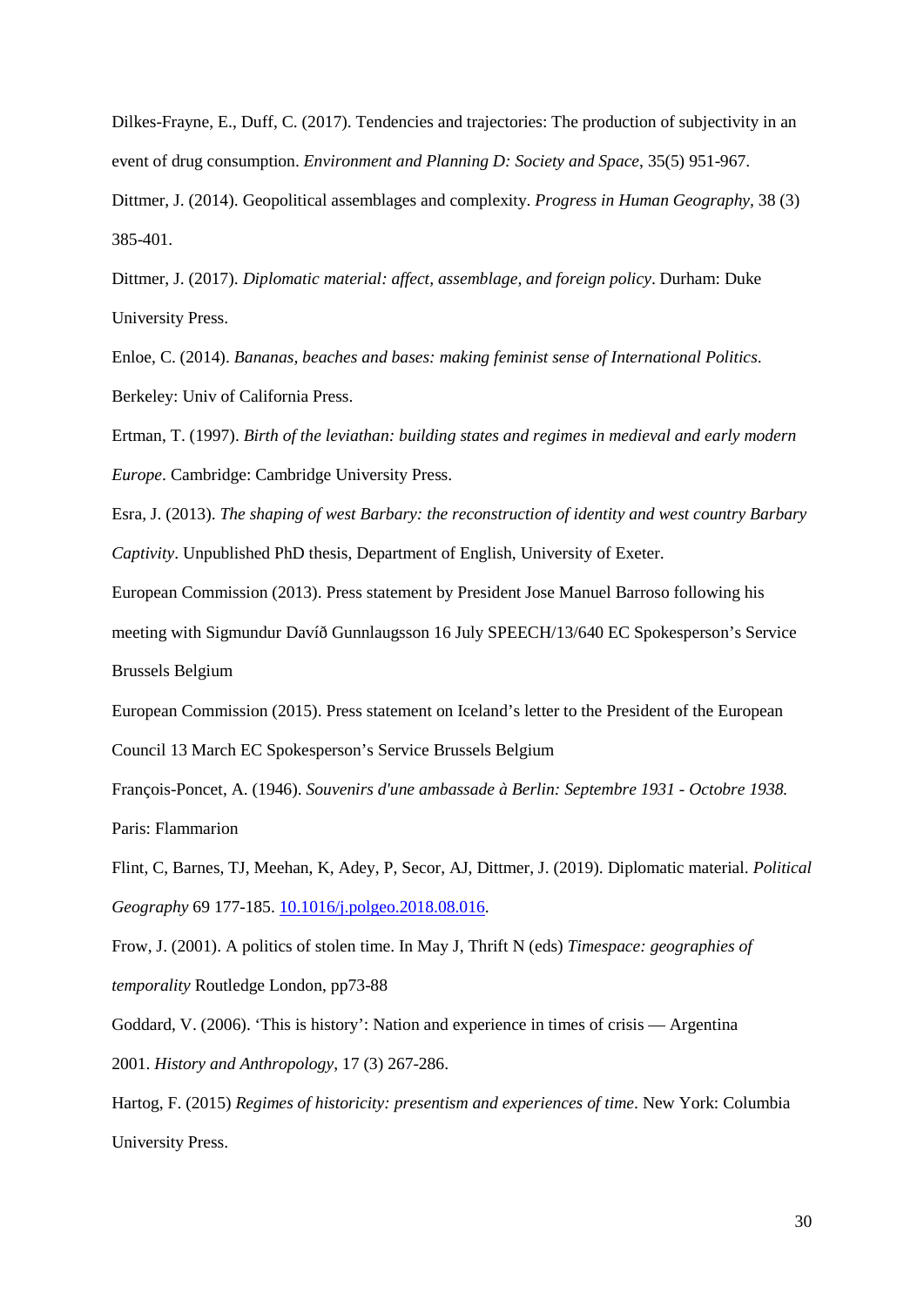Herzl, T. (2014). *Madame ambassador: behind the scenes with a candid Israeli diplomat.* New York: Rowman & Littlefield

Her Majesty's Government (HMG) 2001. Antiterrorism Crime and Security Act c.24 London: The Stationery Office

Ingram, A. (2017). Geopolitical events and fascist machines: Trump, Brexit and the deterritorialisation of the west *Political Geography* 57 91–93

Ingram, A., 2019. Thinking security through the event: materiality, politics and publicity in the Litvinenko affair. *Security Dialogue* 50 (2) 165-180.

Johnson, N. (1995). Cast in stone: monuments, geography, and nationalism *Environment and Planning D: Society and Space* 13 (1) 51-65.

Jones, A., Clark, J. (2015). Mundane diplomacies for the practice of European geopolitics *Geoforum* 62 1-12.

Jones, A., Clark, J. (2013). Practicing geographical uniqueness: the geopolitics of prenegotiation and Icelandic accession to the European Union. *Annals of the Association of American Geographers*, 103 (6) 1437-1451.

Kaiser, R. (2012). Reassembling the event: Estonia's "Bronze Night". *Environment and Planning D: Society and Space*, 30(6), 1046-1063.

Koselleck, R. (2004). *Futures past: on the semantics of historical time*. New York: Columbia University Press.

Kwinter, S., (2002). *Architectures of time: toward a theory of the event in modernist culture*. Cambridge, MS: MIT Press.

Marcus, G., Saka, E. (2006). Assemblage. *Theory, Culture & Society* 23 101–109

Martin, L., Secor, A (2014). Towards a post-mathematical topology. *Progress in Human Geography*, 38 (3) 420-438.

Mason, R. (2009). Iceland close to reaching compensation deal for UK Icesave customers. *Daily Telegraph,* 14 November.

Massey, D. (2005). *For space.* London: Sage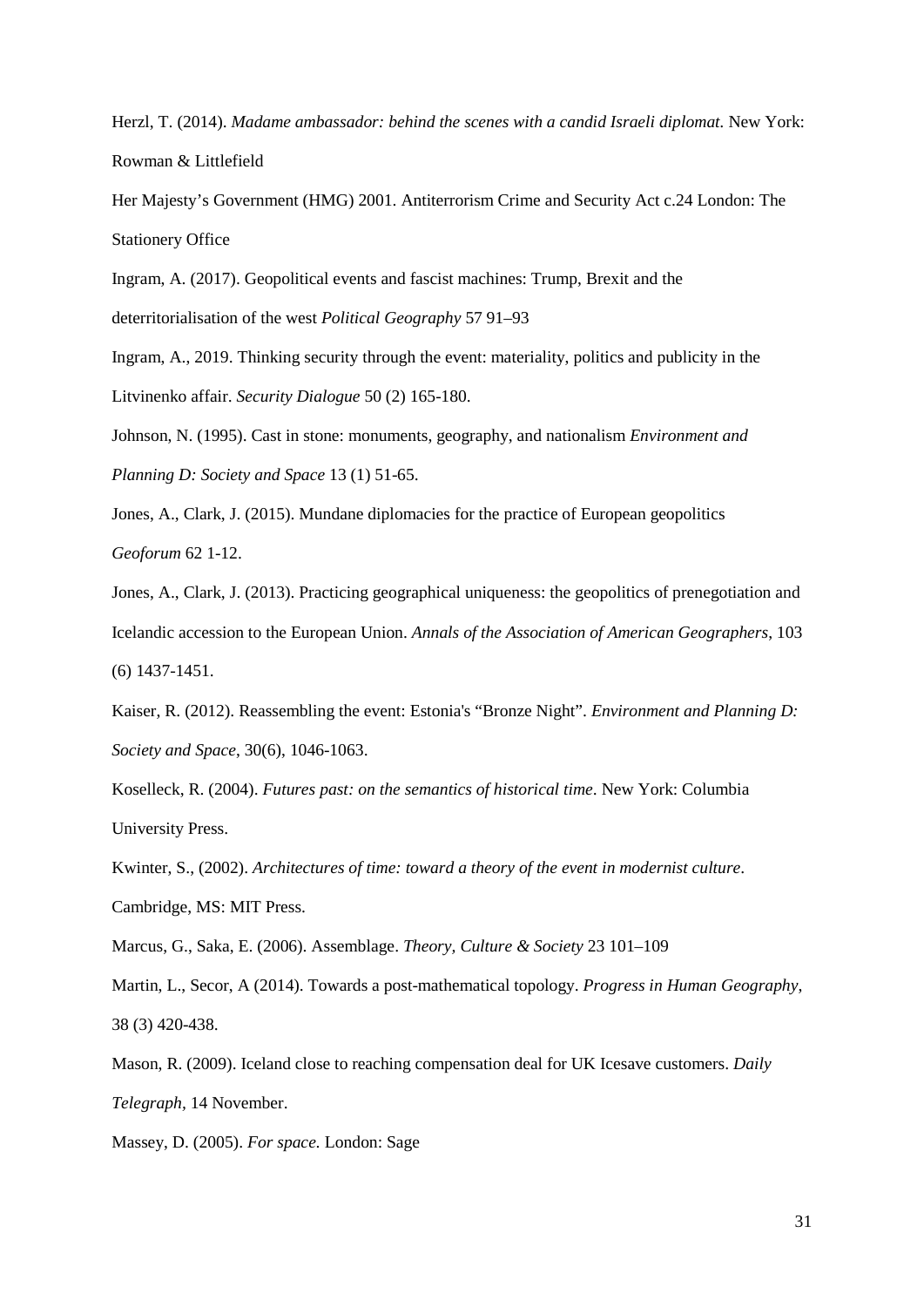McConnell, F., Dittmer, J. (2018). Liminality and the diplomacy of the British overseas territories: an assemblage approach *Environment and Planning D: Society and Space*, 36 (1) 139-158.

McCormack, D. (2017). The circumstances of post‐phenomenological life worlds. *Transactions of the Institute of British Geographers* 42 (1) 2-13

Meehan, K., Shaw, I., Marston, S. (2014). The state of objects. *Political Geography,* 39 60-62. Meijer, R. (2008). Operatie Icesave: 20,000 spaarders moeten formulier nog opsturen! *De Telegraf.* Ministry of Foreign Affairs, (MFA) 2010. *General position of the government of Iceland* 27 July Reykjavík, Iceland: Ministry of Foreign Affairs.

Ministry of Foreign Affairs, (MFA) 2013. Oral statement by the Minister for Foreign Affairs on the EU membership application. 12 September. Reykjavík, Iceland: Ministry of Foreign Affairs. Ministry of Foreign Affairs, (MFA) 2015. Letter from the Minister for Foreign Affairs to the President of the European Council on the EU membership application. Reykjavík, Iceland: Ministry of Foreign Affairs. 12 March

Mitchell, T. (1991). The limits of the state: beyond statist approaches and their critics. *The American Political Science Review* 85 (1) 77-96.

Mitchell, K., Kallio, K.P. (2017). Spaces of the geosocial: exploring transnational topologies. *Geopolitics* 22 (1) 1-14.

Moravcsik, A. (1998). *The Choice for Europe: social purpose and state power from Messina to Maastricht*. London: Routledge.

Morgunblaðið (2008). Very hostile action. 9 October

Mountz, A. (2010). *Seeking asylum*. Minneapolis: University of Minnesota Press.

Nevins, J. (2003). Restitution over coffee: truth, reconciliation and environmental violence in east Timor. *Political Geography* 22 (6) 677-701.

Prasch, R. (2011). Meltdown Iceland: lessons on the world financial crisis from a small bankrupt island. *Review of Political Economy* 23 (2) 327–30.

Protevi, J. (2009). *Political affect: connecting the social and the somatic*. Minneapolis: University of Minnesota Press.